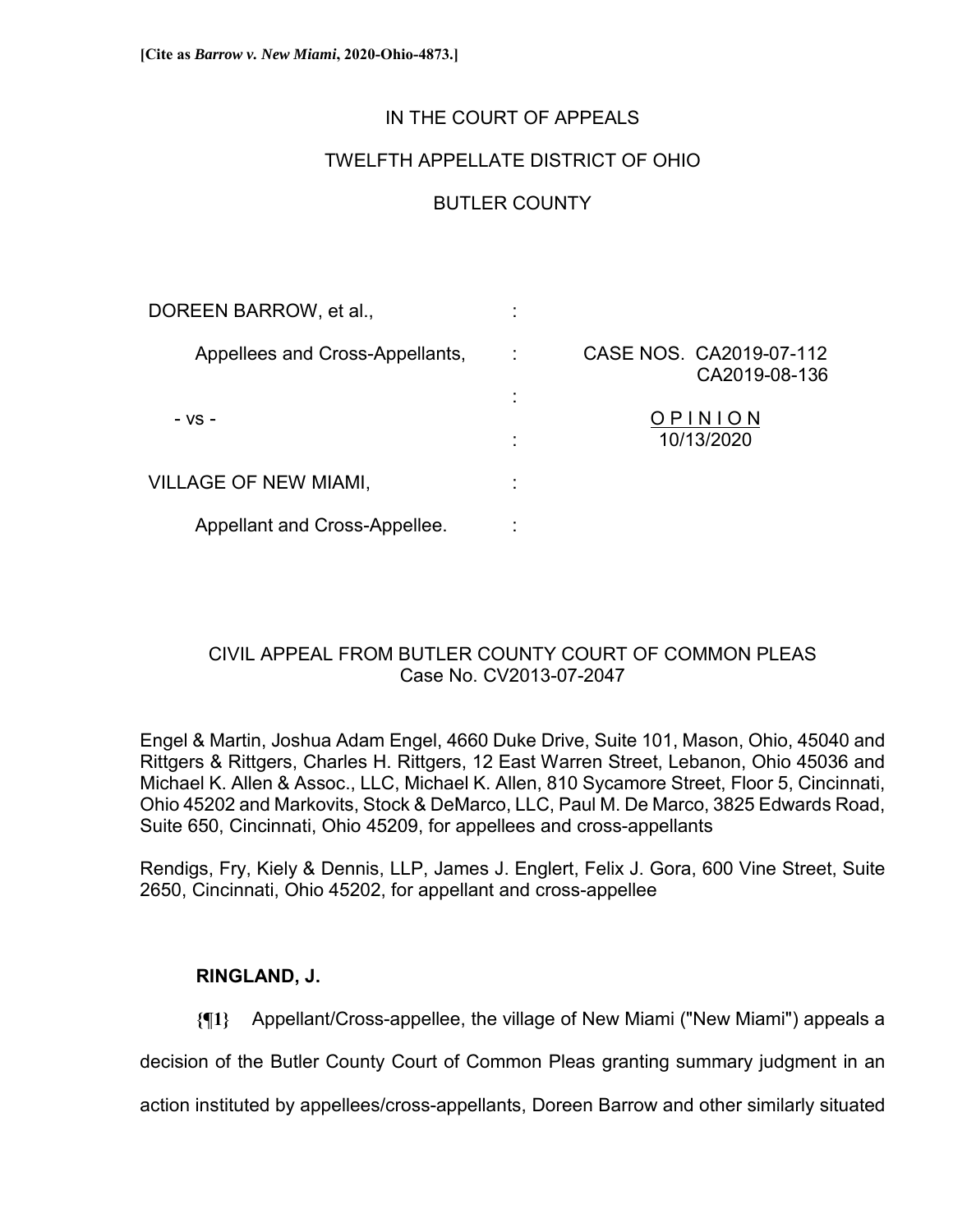individuals ("Plaintiffs"), challenging the constitutionality of a municipal ordinance. Plaintiffs have also filed a cross-appeal challenging the distribution of their award. For the reasons detailed below, we reverse the summary judgment granted to Plaintiffs and enter judgment on behalf of New Miami.

**{¶2}** New Miami operated a civil enforcement program to deter motorists from exceeding the speed limit at several village street intersections. The Automated Speed Enforcement Program ("ASEP") was instituted in July 2012 with the adoption of Ordinance 1917.

**{¶3}** The enforcement apparatus included a camera, vehicle sensor, and flash that could measure the speed of the vehicle and take a photograph of the infraction. Optotraffic, L.L.C. is a third-party company that provided the equipment and shared revenue with New Miami. If a vehicle exceeded the posted speed limit, a camera would photograph the license plate and the registered owner of the vehicle would receive a notice of liability in the mail. As relevant here, the speed limit was 35 m.p.h. The system in New Miami was set to record violations for vehicles travelling 46 m.p.h. or higher.

**{¶4}** Pursuant to the notice of liability, motorists could pay the penalty and waive the right to a hearing. Alternatively, motorists could request a hearing within 20 days from the date of the violation. The hearing was conducted by a hearing officer appointed by the mayor of New Miami. As outlined in the notice, motorists could proffer four affirmative defenses at the hearing: the vehicle was stolen, someone else was driving the vehicle, the vehicle was loaned to someone, or the license plate was not clearly discernable in the photograph.

**{¶5}** In order to avail themselves of the defense that someone else was driving the vehicle, the owner was required to provide the name and address of the person who had

- 2 -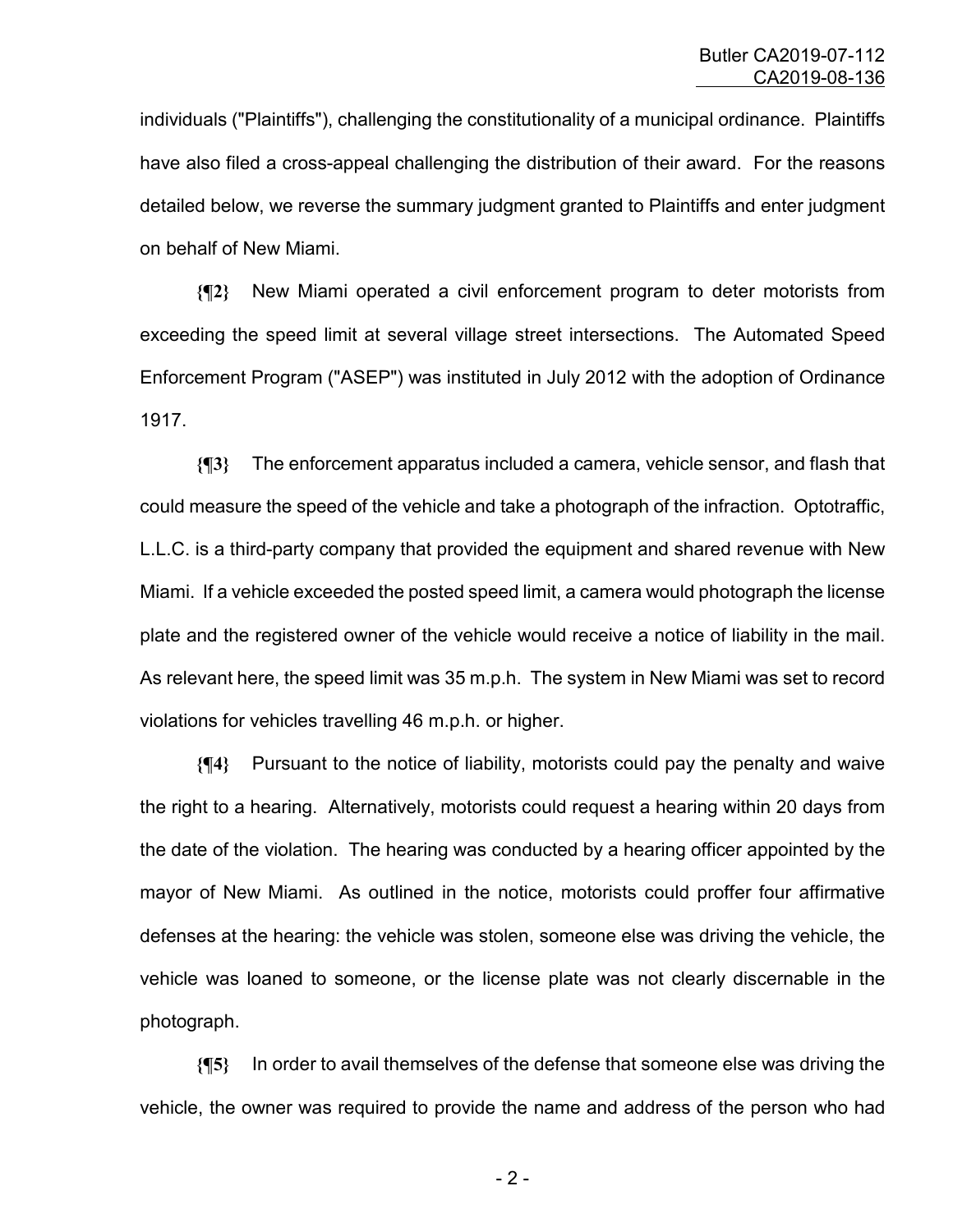custody or control of the motor vehicle at the time of the violation. Likewise, if the owner wished to defend on the basis that the vehicle or license plates had been stolen, the owner was required to submit proof that a police report about the stolen vehicle or license plates had been filed prior to the violation or within 48 hours after the violation occurred.

**{¶6}** Motorists who neglected to pay the penalty were subject to a late fee and referred to a collection agency, and the judgment against them was reported to credit reporting agencies.

**{¶7}** Plaintiffs are all motorists who were sent notices of liability. Some of the Plaintiffs paid the penalty and some did not. In 2013, Plaintiffs collectively filed suit against New Miami challenging ASEP and seeking class action certification. Count 1 sought a declaration that ASEP improperly divested the municipal court of jurisdiction over traffic violations in contravention of the Ohio Constitution. Count 2 sought a declaration that ASEP violated Plaintiffs' due process rights. Count 3 prayed for injunctive relief prohibiting continued enforcement of ASEP. Finally, Count 4 sought equitable restitution of any penalties, fees, or charges ("penalties") paid by Plaintiffs pursuant to ASEP, on the ground that retention of the penalties would unjustly enrich New Miami.

**{¶8}** In March 2014, the trial court granted partial summary judgment to Plaintiffs on Counts 1, 2, and 3 and denied New Miami's motion for summary judgment. The trial court found that ASEP unlawfully divested the municipal court of jurisdiction and violated the Ohio Constitution's guarantee of "due course of law." The trial court granted an injunction against continued enforcement of ASEP. Subsequently, Plaintiffs moved for summary judgment regarding their unjust enrichment/restitution claim. The trial court certified a class comprised of all persons who had received notices of liability under ASEP.

**{¶9}** New Miami appealed the class action certification decision. On December

- 3 -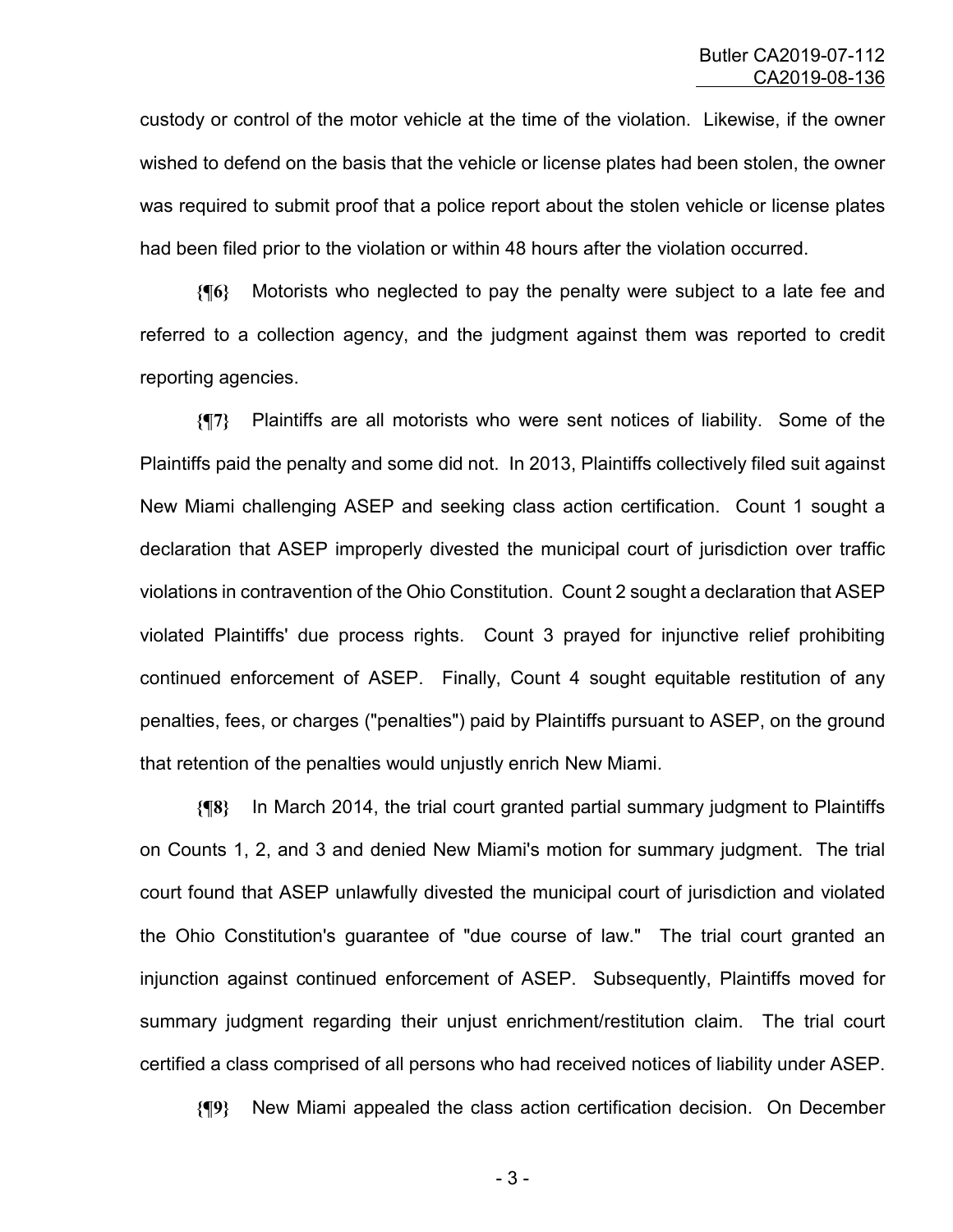30, 2014, we reversed and remanded for the trial court to clarify its Civ.R. 23 findings in support of certification. *Barrow v. New Miami*, 12th Dist. Butler No. CA2014-04-092, 2014- Ohio-5743 ("*Barrow I*"). On remand, the trial court articulated its rationale, made the requisite findings, and certified the class. New Miami once again appealed. On February 1, 2016, we affirmed the trial court's class certification. *Barrow v. New Miami*, 12th Dist. Butler, No. CA2015-03-043, 2016-Ohio-340 ("*Barrow II*").

**{¶10}** Subsequently, the parties renewed their motions for summary judgment regarding Plaintiffs' unjust enrichment/restitution claim in Count 4 with New Miami arguing it was immune from liability pursuant to the political subdivision immunity of R.C. Chapter 2744. In another interlocutory appeal, this court found that Plaintiffs' unjust enrichment/restitution claim is an equitable claim of restitution and is therefore not barred by sovereign immunity. *Barrow v. New Miami*, 12th Dist. Butler No. CA2017-03-031, 2018- Ohio-217, ¶ 51 ("*Barrow III*"). In so doing, we specifically noted that we were making no ruling on the amount of New Miami's liability, noting that the sole issue before us was whether the trial court erred in rendering summary judgment against New Miami upon its claim of immunity pursuant to R.C. Chapter 2744. *Id*. at ¶ 47, fn 3.

**{¶11}** On July 10, 2019, the trial court entered its final appealable order granting summary judgment. Following the release of a supreme court decision during the pendency of this case, the trial court altered its final decision and granted summary judgment in favor of New Miami on Count 1 and found that the ordinance did not unlawfully usurp the jurisdiction of the municipal courts over traffic violations. However, the trial court granted summary judgment in favor of Plaintiffs on Counts 2, 3, and 4, concluding that ASEP violated the due process of law guarantees under the Ohio Constitution. As a result, the trial court granted an injunction prohibiting the enforcement of ASEP and ordered New

- 4 -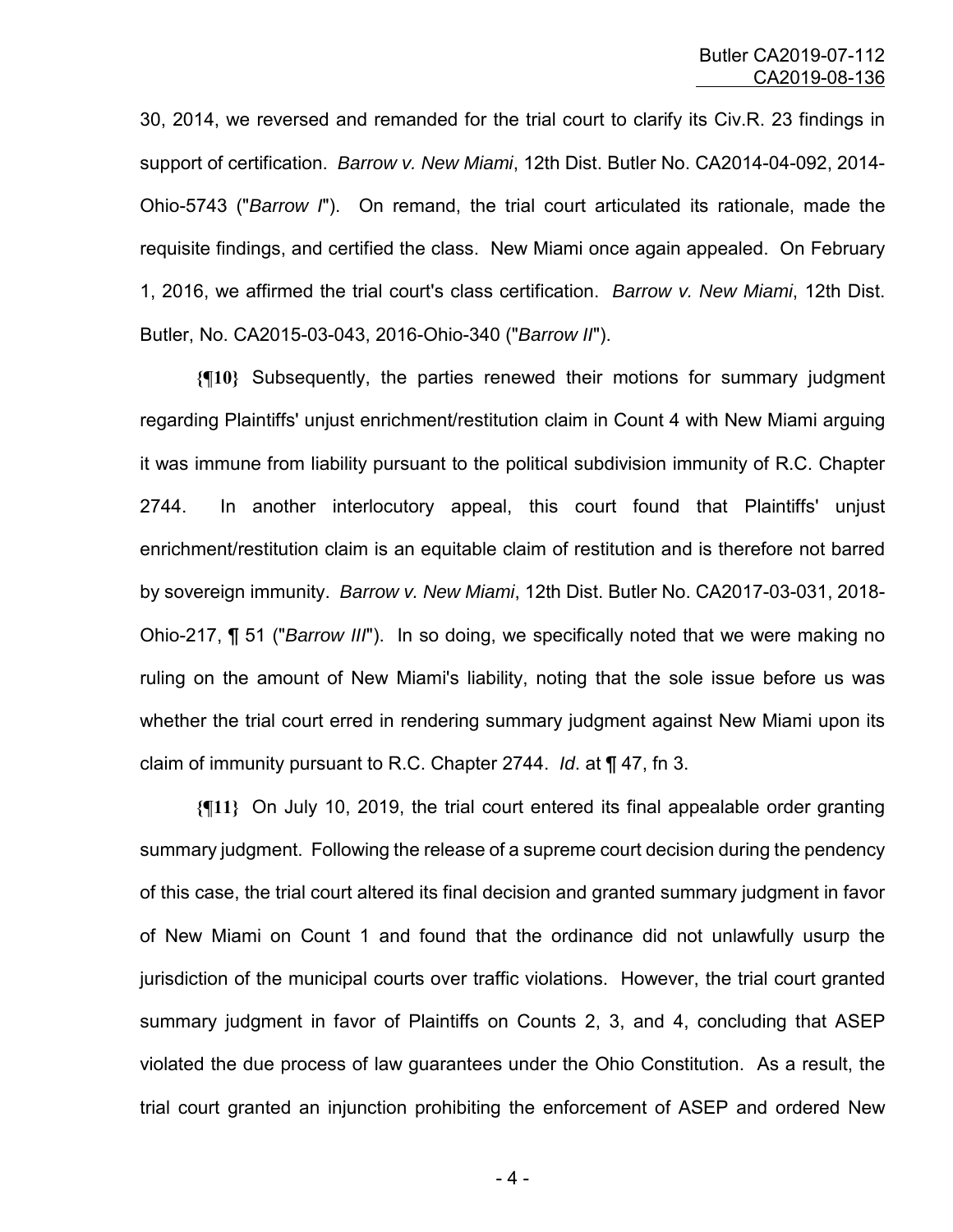Miami to pay Plaintiffs \$3,066,422.11 with interest. The trial court ordered that the payments be paid in ten annual installments. New Miami now appeals the trial court's decision, raising two assignments of error. Plaintiffs cross-appeal, also raising two crossassignments of error for review.

**{¶12}** Assignment of Error No. 1:

**{¶13}** THE TRIAL COURT ERRED BY GRANTING PLAINTIFFS' MOTIONS FOR SUMMARY JUDGMENT ON COUNTS II, III, AND IV, AND DENYING DEFENDANT'S MOTION FOR SUMMARY JUDGMENT AS TO ALL COUNTS.

**{¶14}** Assignment of Error No. 2:

**{¶15}** THE TRIAL COURT ERRED IN AWARDING PLAINTIFFS EQUITABLE RESTITUTION IN THE AMOUNT OF \$3,066,422.11

**{¶16}** In its first assignment of error, New Miami argues the trial court erred by granting summary judgment in favor of Plaintiffs by finding that ASEP violated Plaintiffs' rights to due process and denying New Miami summary judgment. We sustain New Miami's first assignment of error.

### *Walker v. Toledo*

**{¶17}** Though this case has been before this court three prior times, this is the first time that review of the merits of summary judgment has been properly before us. Furthermore, there has been additional guidance from the supreme court during the pendency of this case. In *Walker v. Toledo*, 143 Ohio St. 3d 420, 2014-Ohio-5461, the supreme court held that municipalities may, pursuant to their home-rule authority under Article XVIII of the Ohio Constitution, impose civil liability on traffic violators through the use of automated red-light cameras. *Id*. at ¶ 3. The court ruled that the ordinance in that case did not unlawfully usurp the jurisdiction of municipal courts over traffic violations. *Id*. at ¶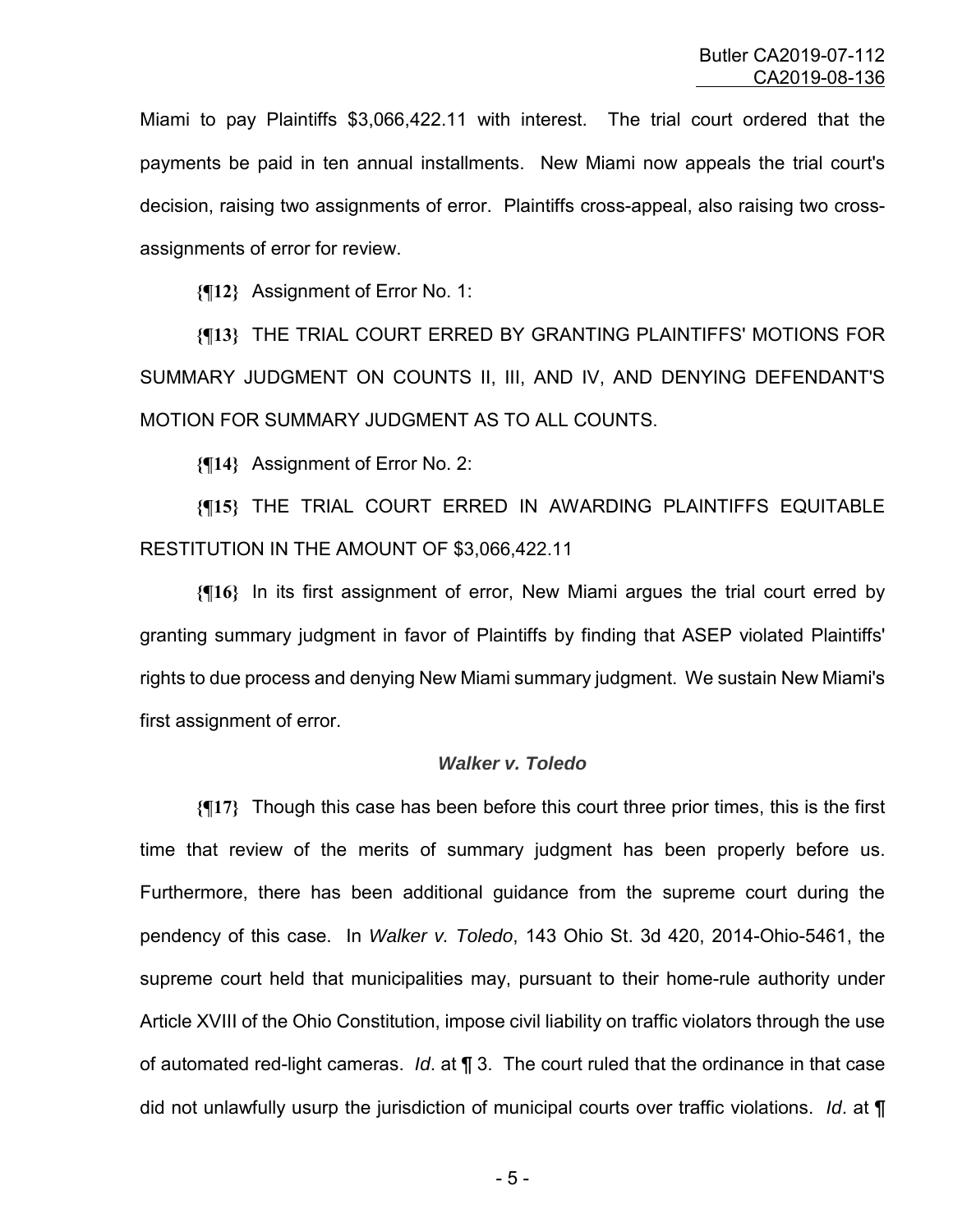22-25. The court further held that municipalities' home-rule authority permitted them to establish civil administrative proceedings that must be exhausted before traffic violators may pursue judicial remedies. *Id*. at ¶ 26-28; *See also State ex rel. Scott v. Cleveland*, 112 Ohio St.3d 324, 2006-Ohio-6573, ¶ 24 (Cleveland's administrative disposition of civil trafficlaw-violation liability was "an adequate remedy in the ordinary course of law by way of the administrative proceedings").

**{¶18}** Though *Walker* resolves Count 1, the supreme court stated that "administrative procedures must be established in furtherance" of the municipality's homerule power. *Id*. at ¶ 28. In upholding the right of municipalities to establish administrative proceedings for civil enforcement of red light and speeding violations captured by automated camera systems, *Walker* provided little specific guidance concerning the nature of due process protections required in those proceedings. Thus, the issue before this court is whether ASEP provided sufficient due process guarantees to those who received a notice of liability. *See Toney v. City of Dayton*, 2d Dist. Montgomery No. 27245, 2017-Ohio-5618,  $\P$  11.<sup>1</sup>

## **Trial court's decision**

**{¶19}** The trial court's decision, which predated *Walker*, found that ASEP lacked adequate due process guarantees. In particular, the trial court found:

> Ordinance 1917, at first glance, appears to meet minimal requirements of due process. The ordinance provides a hearing in front of a hearing officer in which an owner can appear and challenge the notice of civil liability. The Village of New Miami

—<br>—

<sup>1.</sup> ASEP was enacted under the same statutory scheme as in *Walker*. Following the decision in *Walker*, the legislature passed H.B. 62, which amended R.C. 1901.20. As amended, R.C. 1901.20(A)(1) now states that municipal courts have "exclusive jurisdiction over every civil action concerning a violation of a state traffic law or a municipal traffic ordinance." *State ex rel. Magsig v. City of Toledo*, Slip Opinion No. 2020-Ohio-3416, ¶ 11. "The current version of R.C. 1901.20(A)(1) clearly and unambiguously reserves for municipal courts exclusive authority to adjudicate every civil traffic-law violation. And that statutory grant of jurisdiction 'cannot be impaired or restricted by any municipal charter or ordinance provision.'" *Id*., quoting *Cupps v. Toledo*, 170 Ohio St. 144, 151 (1959).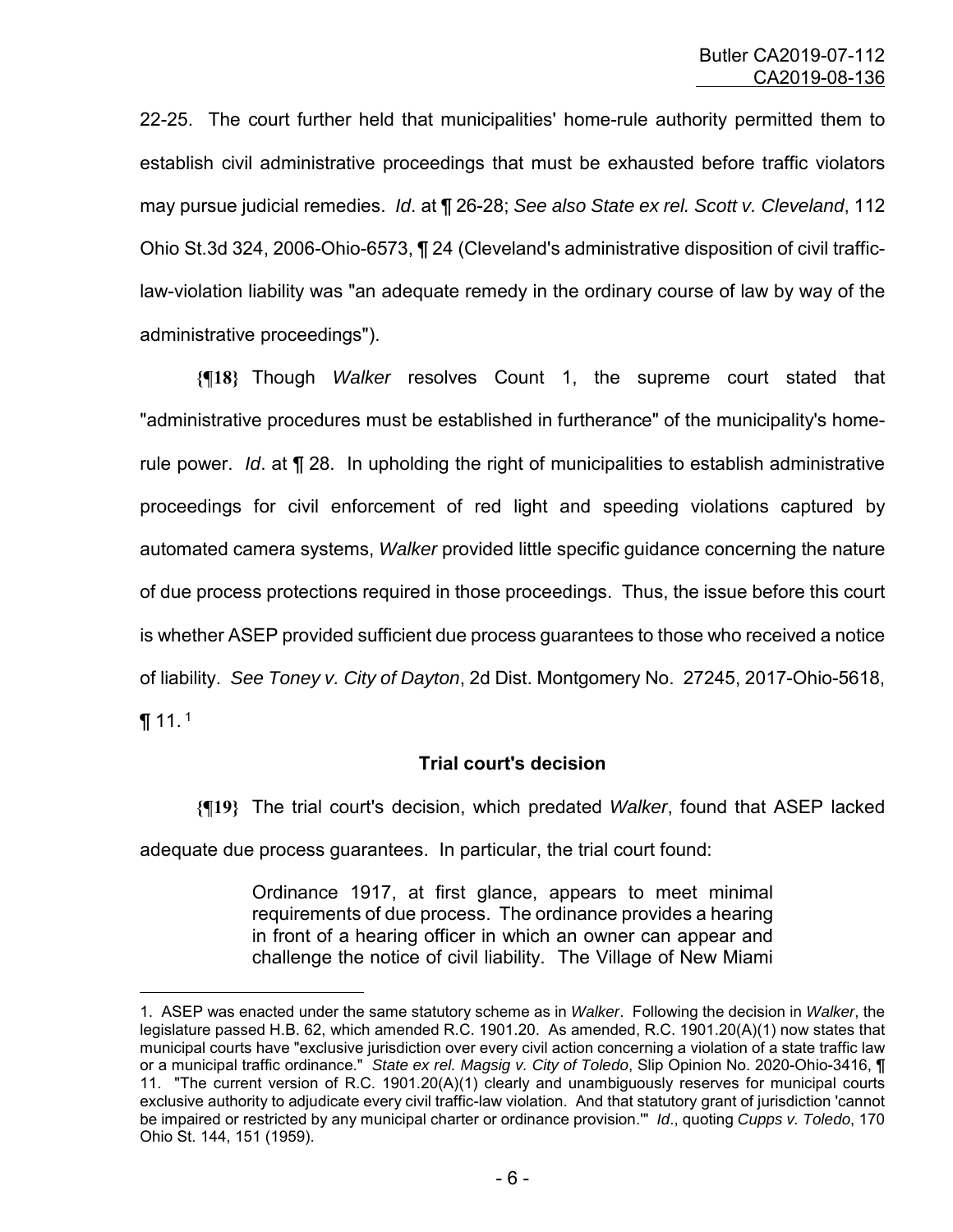has entered into a contract with a private contractor to place four speed cameras along a busy north-south highway. That contractor and the Village split the civil fines imposed. The Supreme Court of Ohio has stated in *Mendenhall* \* \* \* that these cameras are within the power of a municipality under Ohio's home-rule laws.

The Village has made a conscious decision to by-pass the traditional process of a police officer issuing a traffic citation for speeding and that ticket being contested in Hamilton Municipal Court. Invoking their home-rule authority, they have established a civil proceeding which ignores all basic concepts built into Ohio's rules of practice and procedure. This court has tremendous respect for those rules because the court understands that every rule adopted has withstood the scrutiny of the attorneys, law professors, judges and justices of Ohio. Built into every rule is the time honored tradition of fairness. The Village has intentionally chosen to ignore these basic tenets of procedural law and adopt a civil ordinance which is strongly skewed in its favor and which denies the people cited any chance for a fair hearing. The Village's elected council chose to by-pass the time tested process of the municipal court system by adopting this ordinance and did so at its own jeopardy. When government choses to by-pass time tested traditions which incorporate Ohio's rules of practice and procedure then it invites scrutiny to ensure the process is fair to the citizens from whom they wish to take their property. The Village could easily amend its ordinance so that these cases would be heard in the municipal court system. They have chosen not to.

When taken as a whole, the court believes Ordinance 1917 fails to provide basic due process rights to the citizens who appear for a hearing. No person with personal knowledge of a speeding violation either reviews the citation or appears at the hearing. Since no witness appears for the Village there is no confrontation with your accuser. The Village under the ordinance puts the burden on the owner to prove he was not the driver. The owner is forced to disclose who was driving the vehicle, including his or her spouse, to avoid liability. There is no right to discovery or right to subpoena witnesses. The hearing officer is appointed by the police chief and not required to have any legal training. There is no requirement for a record to be made. In fact, the only time a person has filed a R.C. 2506 appeal, the trial court granted the appeal because the Village failed to provide a record of the proceeding.

Construing the evidence most favorable to the defendants, the court believes the plaintiffs are entitled to summary judgment as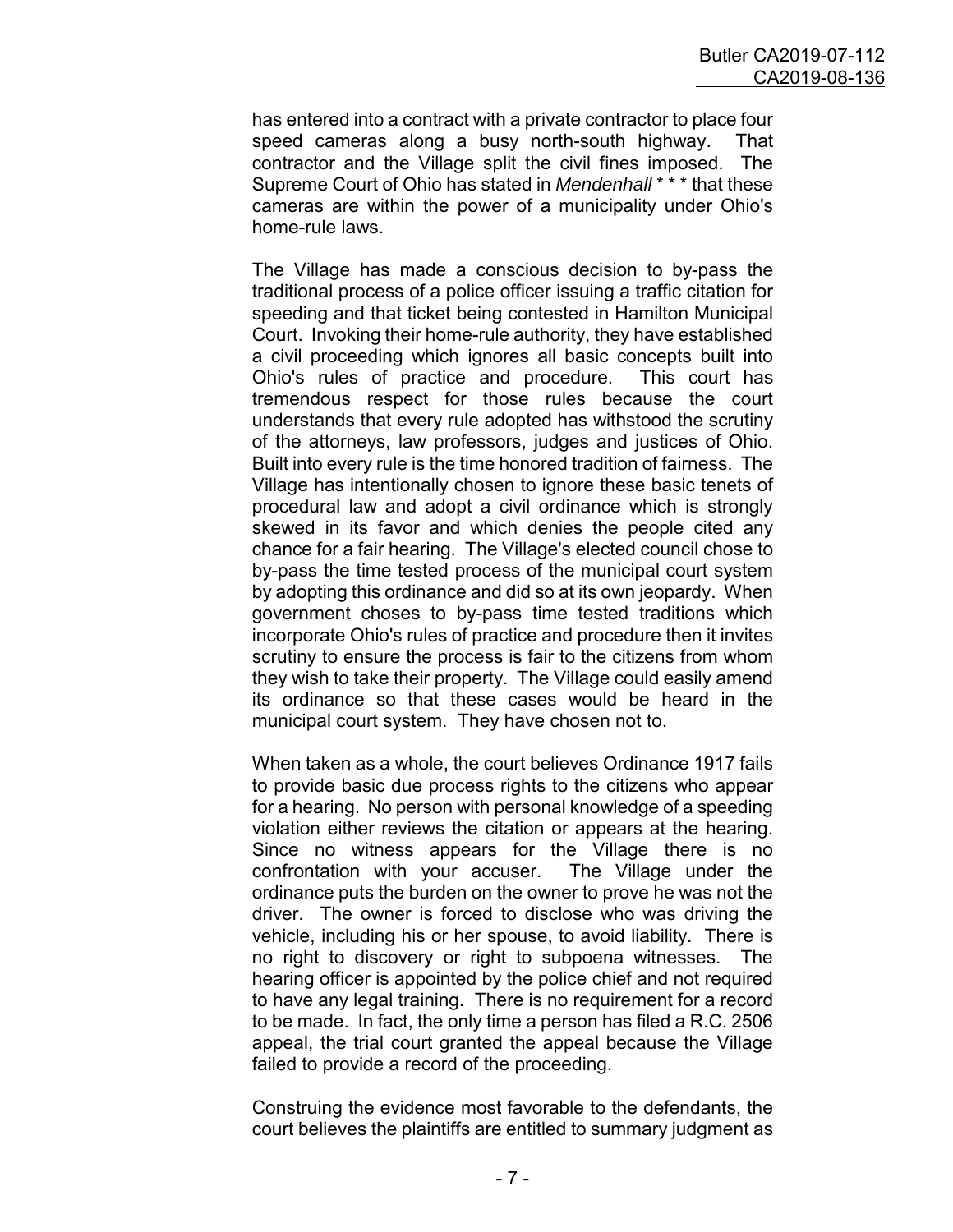a matter of law. The Village of New Miami is permanently enjoined from operating the Automatic Speed Enforcement Program.

#### **Due course of law under Article I, Section 16 of the Ohio Constitution**

**{¶20}** This court reviews summary judgment decisions de novo. *Ludwigsen v. Lakeside Plaza, L.L.C.*, 12th Dist. Madison No. CA2014-03-008, 2014-Ohio-5493, ¶ 8. Pursuant to Civ.R. 56(C), summary judgment is proper when (1) there are no genuine issues of material fact to be litigated, (2) the moving party is entitled to judgment as a matter of law and, (3) when all evidence is construed most strongly in favor of the nonmoving party, reasonable minds can come to only one conclusion, and that conclusion is adverse to the nonmoving party. *Zivich v. Mentor Soccer Club, Inc*., 82 Ohio St. 3d 367, 369-70 (1998).

**{¶21}** Plaintiffs raise a facial challenge to ASEP, arguing that it violated the Ohio Constitution because it failed to provide sufficient due process guarantees. A facial challenge alleges that a statute, ordinance, or administrative rule, on its face and under all circumstances, has no rational relationship to a legitimate governmental purpose. *Jaylin Investments, Inc. v. Moreland Hills*, 107 Ohio St.3d 339, 2006-Ohio-4, ¶ 11. Facial challenges are the most difficult to mount successfully, since the challenger must establish that no set of circumstances exists under which the act would be valid. *Wymsylo v. Bartec, Inc*., 132 Ohio St.3d 167, 2012-Ohio-2187, ¶ 21, citing *United States v. Salerno*, 481 U.S. 739, 745, 107 S.Ct. 2095 (1987). If a statute is unconstitutional on its face, the statute may not be enforced under any circumstances. *Id.* When determining whether a law is facially invalid, a court must be careful not to exceed the statute's actual language and speculate about hypothetical or imaginary cases. *Id.*, citing *Washington State Grange v. Washington State Republican Party*, 552 U.S. 442, 450, 128 S.Ct. 1184 (2008). Reference to extrinsic facts is not required to resolve a facial challenge. *Reading v. Pub. Util. Comm*., 109 Ohio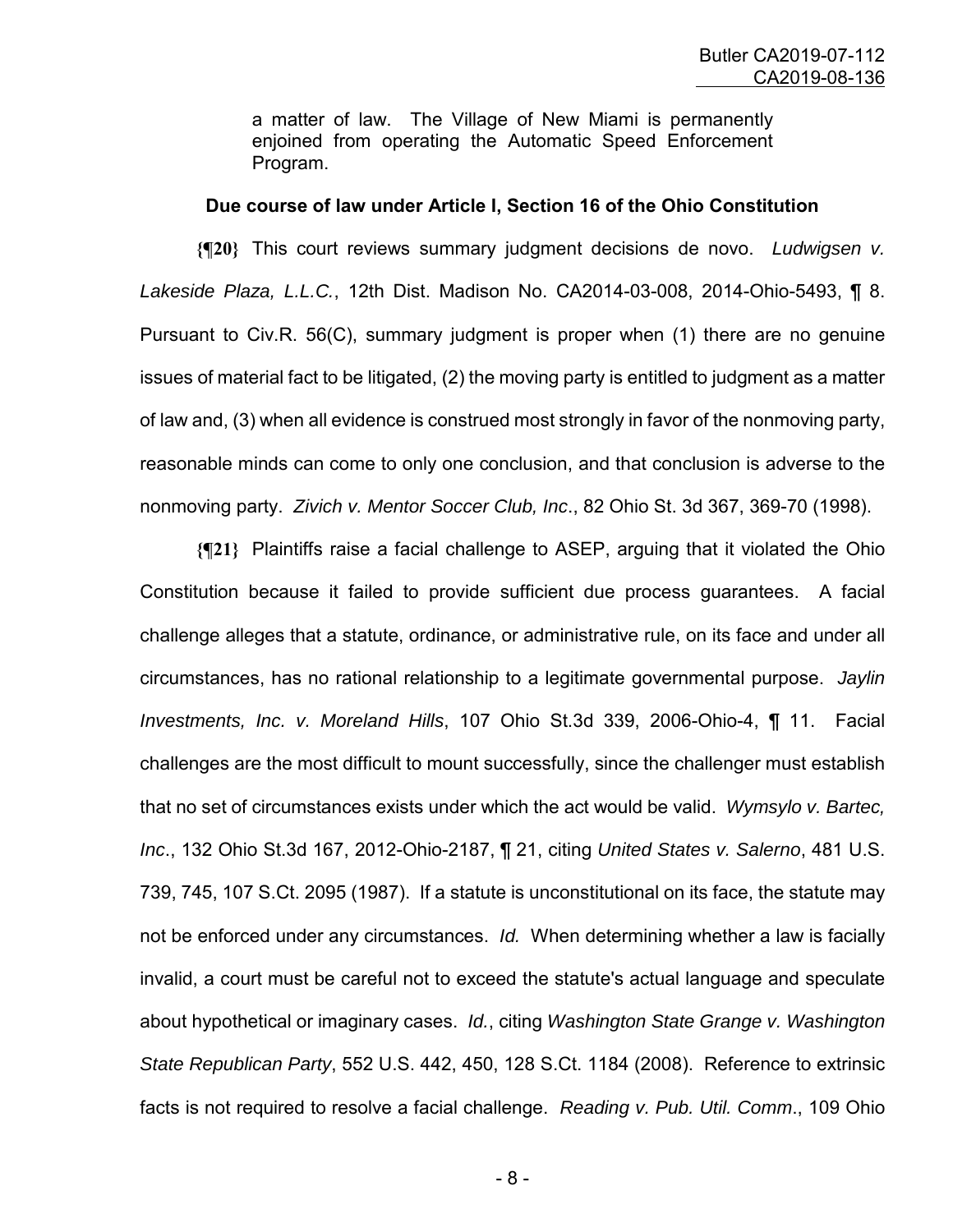St.3d 193, 2006-Ohio-2181, ¶ 15.

**{¶22}** "All 'legislation, including municipal ordinances, are entitled to a strong presumption of constitutionality.'" *Toney*, 2017-Ohio-5618 at ¶ 10, quoting *Cleveland Taxpayers for Ohio Constitution v. City of Cleveland*, 8th Dist. Cuyahoga No. 94327, 2010- Ohio-4685, ¶ 7. Courts should liberally construe a statute in order to save it from constitutional infirmities. *Cleveland Taxpayers* at ¶ 7, citing *Lebanon v. McClure*, 44 Ohio App.3d 114, 116 (12th Dist. 1988). If, by "'any fair course of reasoning, the law and the constitution can be reconciled, the law must stand.'" *Id.*, quoting *State v. Carswell*, 114 Ohio St.3d 210, 2007-Ohio-3723, ¶ 9.

**{¶23}** Article I, Section 16 of the Ohio Constitution guarantees that persons "shall have remedy by due process of law," which is the "equivalent of the Due Process Clause of the United States Constitution." *Stetter v. R.J. Corman Derailment Servs., L.L.C*., 125 Ohio St.3d 280, 2010-Ohio-1029, ¶ 69. "The fundamental requirements of due process are notice and the opportunity to be heard at a meaningful time and in a meaningful manner." *Lemasters v. Lemasters*, 12th Dist. Madison No. CA2018-06-018, 2019-Ohio-4395, ¶ 35, citing *Mathews v. Eldridge*, 424 U.S. 319, 333, 96 S.Ct. 893 (1976).

**{¶24}** Due process is "'not a technical conception with a fixed content unrelated to time, place and circumstances.'" *Mathews* at 334, quoting *Cafeteria & Restaurant Workers Union v. McElroy*, 367 U.S. 886, 895, 81 S.Ct. 1743 (1961). Rather, due process is "'flexible and calls for such procedural protections as the particular situation demands.'" *Id.*, quoting *Morrissey v. Brewer*, 408 U.S. 471, 481, 92 S.Ct. 2593 (1972). According to *Mathews*, a court must weigh the following three factors to determine whether the process given in the administrative proceeding is satisfactory: "(1) the private interest at stake, (2) the risk of an erroneous deprivation of that interest and the probable value of additional procedural

- 9 -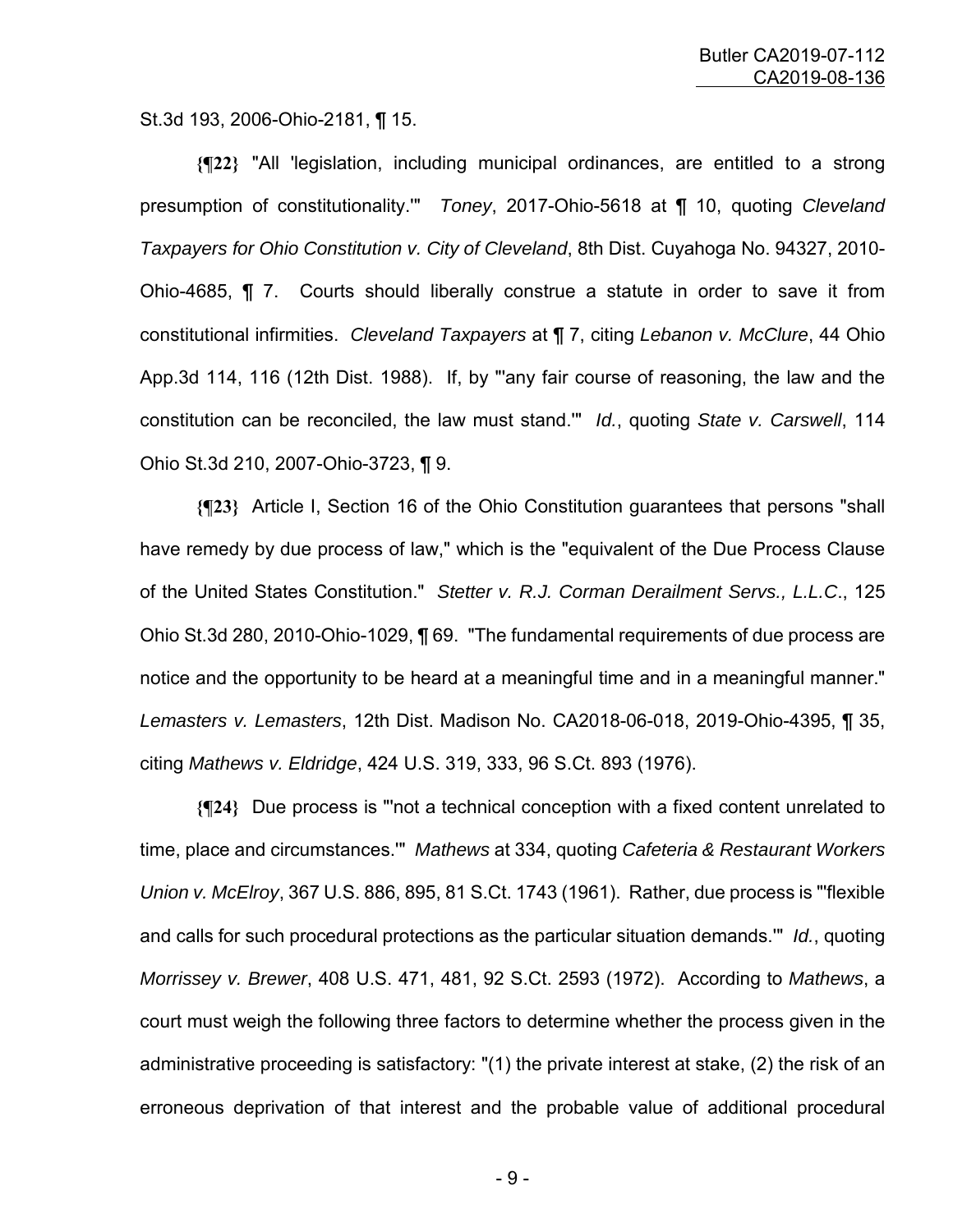safeguards, and (3) the government's interest, including the function involved and the fiscal and administrative burdens that the additional or substitute procedural requirements would entail." *Langdon v. Ohio Dept. of Edn*., 12th Dist. Butler No. CA2017-02-025, 2017-Ohio-8356, ¶ 21.

**{¶25}** In the present case, when one of New Miami's automated speed cameras captured a vehicle exceeding the speed limit, the registered owner of the vehicle was sent a notice of liability. The notice of liability included:

- (1) The name and address of the registered owner of the motor vehicle,
- (2) The license plate number of the motor vehicle involved in the violation,
- (3) The violation charged
- (4) The location of the violation.
- (5) The date and time of the violation,
- (6) A copy of the recorded image(s),
- (7) The amount of the civil penalty imposed and the date by which the civil penalty should be paid and where the payment should be made,
- (8) Information advising the person alleged to be liable of the options provided in subsection 77.02 of this ordinance,
- (9) The time, place, and manner in which an administrative appeal can be initiated and a warning that failure to exercise the options provided under subsection 77.06 of this ordinance in a timely manner is an admission of liability.

Ordinance No. 1917, Section 77.04(a).

**{¶26}** If the owner of the vehicle wished to contest the notice of liability, he was

entitled to request a hearing before a hearing officer within 20 days of the notice of violation.

The hearing officer determined whether a preponderance of the evidence established that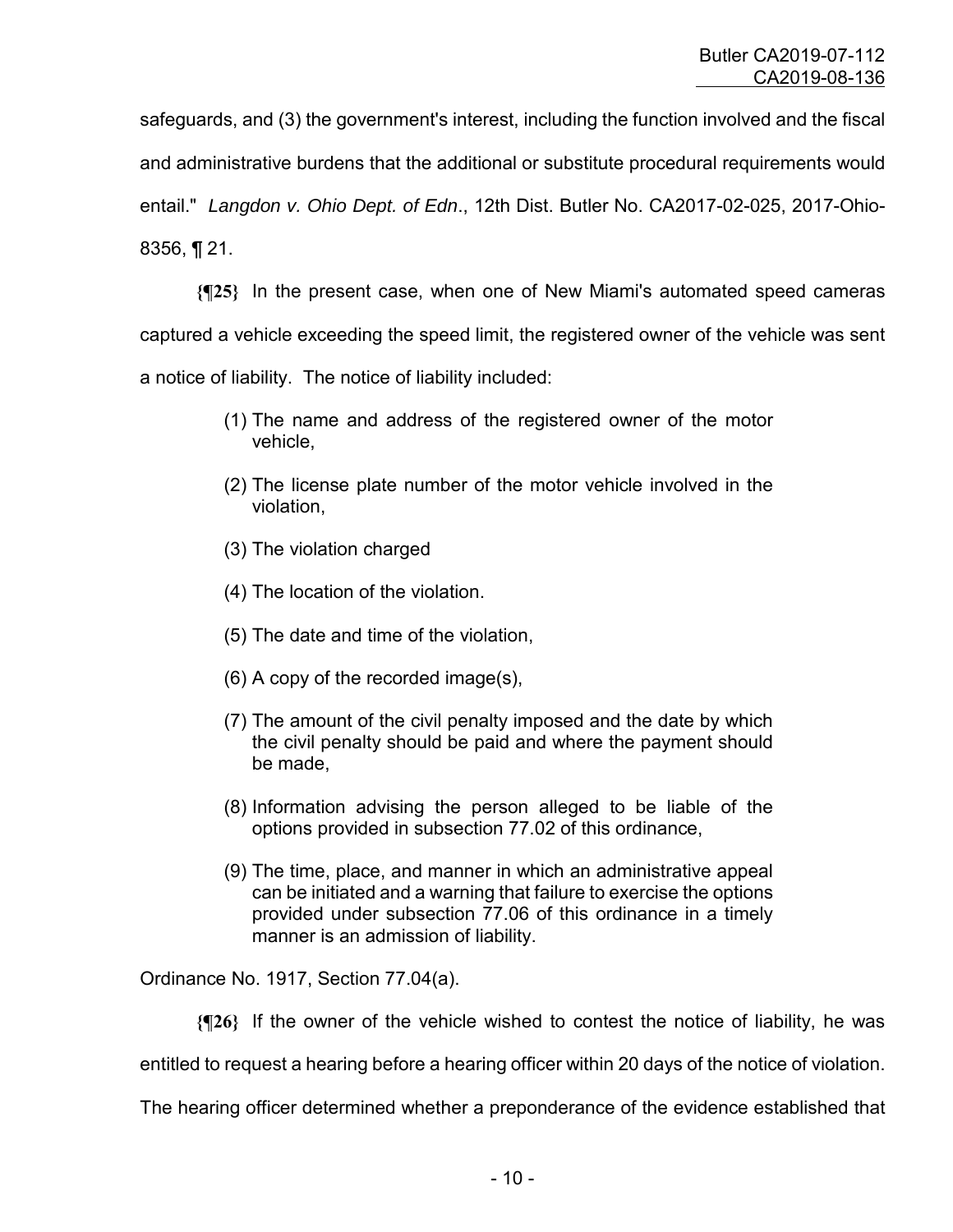a violation of this ordinance occurred and that the person requesting a review was liable.

Prima facie evidence of the violation could be shown by a certified copy of the notice of

liability:

A certified copy of the notice of liability alleging the violation of this ordinance occurred, sworn to or affirmed by a duly authorized Village of New Miami Police Officer, with the recorded images or data produced by an automated speed enforcement system shall be prima facie evidence of the facts contained therein and shall be admissible in a proceeding alleging a violation under this ordinance.

Ordinance No. 1917, Section 77.07(a)(3)(A).

**{¶27}** ASEP also established four affirmative defenses for owners who wished to

contest liability:

- (1) That the motor vehicle or license plates of the motor vehicle were stolen before the violation occurred and were not under control or possession of the owner at the time of the violation. In order to demonstrate that the motor vehicle or license plates were stolen before the violation occurred and were not under the control or possession of the owner at the time of the violation, the owner must submit proof that a police report about the stolen motor vehicle or license plates was filed prior to the violation or within 48 hours after the violation occurred.
- (2) That the motor vehicle was under the custody and/or control of another person at the time of the violation. In order to establish this, the owner or responsible person must provide the name and address of the person who had custody and/or control of the motor vehicle at the time of the violation.
- (3) That this section is unenforceable because at the time and place of the alleged incident, the automated speed enforcement was not in proper position and the recorded image is not legible enough to determine the information needed.
- (4) Evidence \* \* \* that the owner or person named in the notice of liability was not operating the motor vehicle at the time of the violation. To satisfy the evidentiary burden under this subsection, the owner or person named in the notice of liability shall provide to the Hearing Officer evidence showing the identity of the person who was operating the motor vehicle at the time of the violation, including, but not limited to, the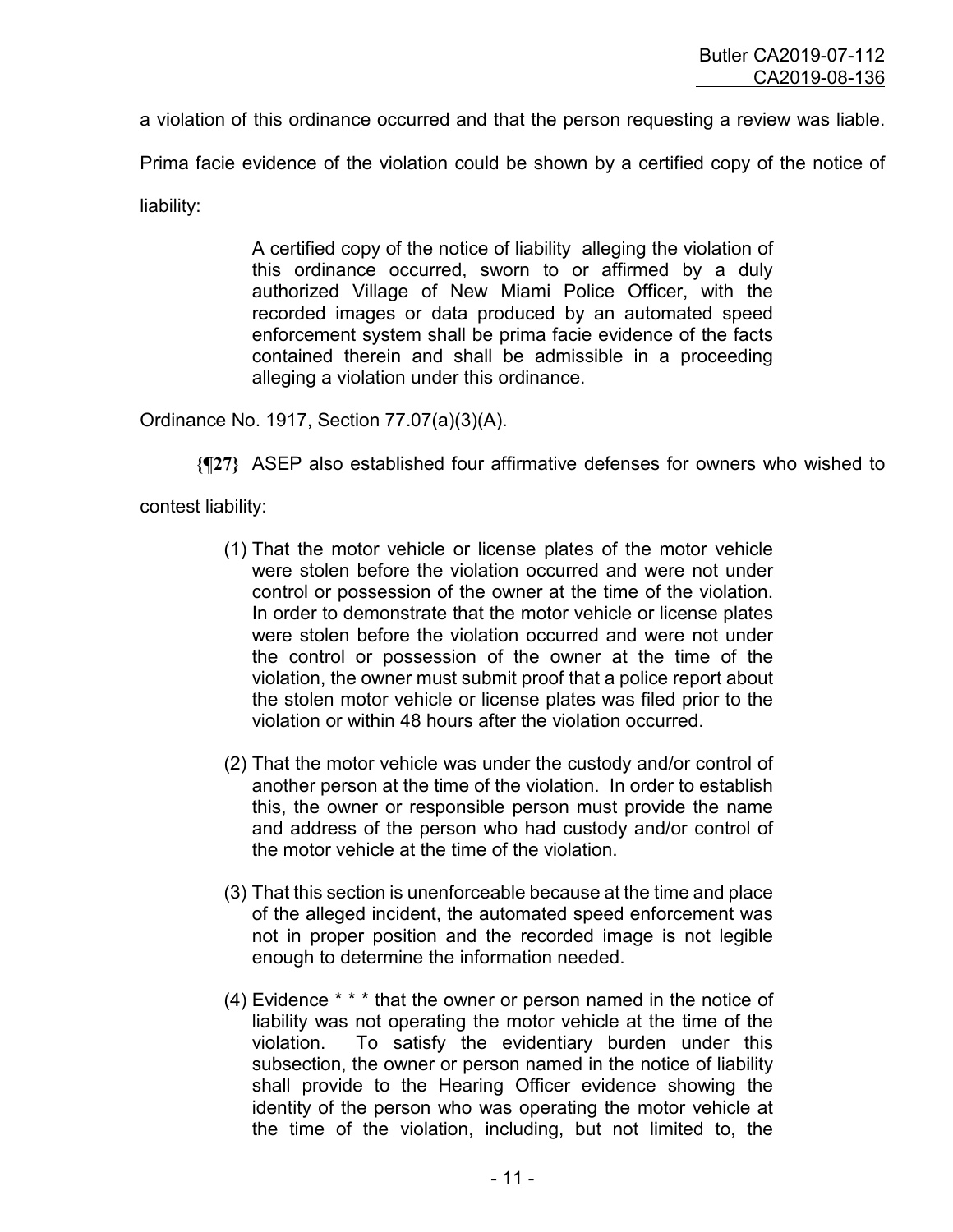operator's name and current address, and any other evidence the Hearing Officer deems pertinent.

Ordinance No. 1917, Section 77.07(b).

—<br>—

**{¶28}** On appeal, Plaintiffs raise two main challenges to the constitutionality of ASEP.<sup>2</sup> First, Plaintiffs claim ASEP allowed for decisions based exclusively on hearsay and, at the same time, did not provide for any discovery or subpoena power. In other words, the civil administrative hearing lacked due process guarantees. Second, Plaintiffs argue that ASEP improperly limited the use of affirmative defenses because it included a "rat out provision." We will begin by addressing Plaintiffs argument with regard to the affirmative defenses.

### **Affirmative Defenses**

**{¶29}** Plaintiffs argue that ASEP was unconstitutional and violated their due process rights because, in order to avail oneself of the affirmative defenses that they were not driving the vehicle at the time of the violation, the owner of the vehicle was required to name the actual driver of the vehicle, i.e. the "rat out provision."<sup>3</sup> Plaintiffs allege that the "rat out provision" limited the types of evidence that an owner could present at the civil administrative hearing. Plaintiffs further maintain that the "rat out provision" offended spousal privilege under R.C. 2317.02(D) for those persons whose spouse was driving the vehicle at the time of the violation.

**{¶30}** Following review, we find Plaintiffs arguments with regard to the affirmative

<sup>2.</sup> We note that Plaintiffs raise numerous challenges to ASEP. However, when taken together, Plaintiffs raise two broad challenges: (1) the civil administrative hearing lacked due process guarantees, and (2) ASEP improperly limited the use of affirmative defenses. All challenges can be considered as belonging to either or both of those categories.

<sup>3.</sup> Likewise, if the vehicle or license plates are stolen, "the owner must submit proof that a police report, incident report/general offense report about the stolen motor vehicle or license plates was filed prior to the violation or within 48 hours after the violation occurred."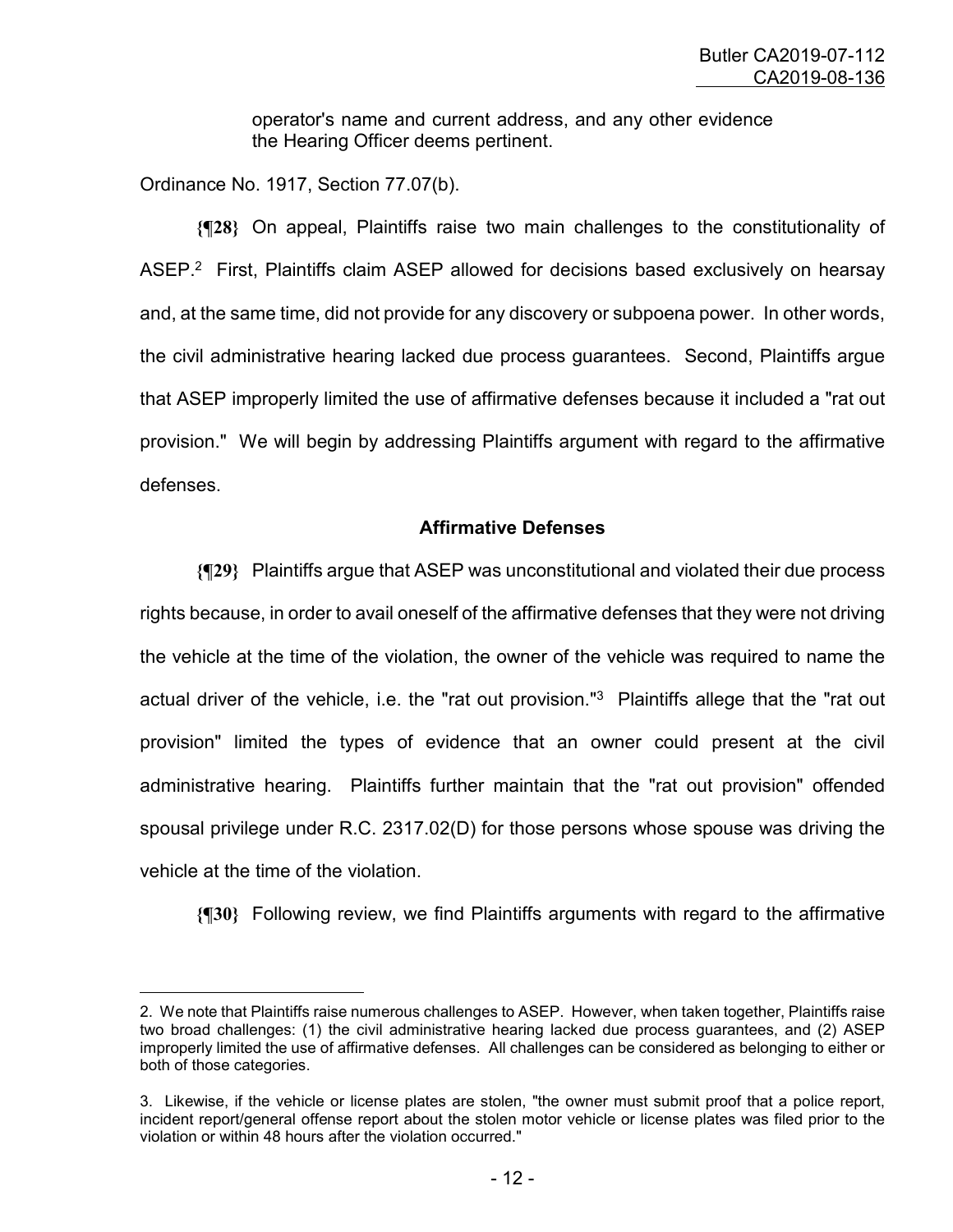defenses to be without merit. Initially, we note that there is no constitutional infirmity with the manner in which New Miami chose to impose liability, i.e., upon the vehicle owner or lessee unless they identify the responsible party. This is indeed a common feature of automated speed programs. *See, e.g., Gardner v. City of Cleveland*, 656 F.Supp.2d 751, 761 (N.D. Ohio 2009), fn. 4 (finding that the ordinance provides a clear "rational arrangement" where a party may "decline to identify the driver, but requires him to accept the responsibility of ownership by taking the liability for his vehicle's speeding infractions"). In many instances, the owner of the vehicle will be the one driving and, in other instances, may well be aware of the person who had control of the vehicle at the time indicated in the notice of violation. The ordinance effectively provided the owner with a choice: accept liability for the third party's use of the vehicle or identify the responsible party. Such a system does not violate due process or upset traditional notions of fair play. *Toney*, 2017- Ohio-5618 at ¶ 21, citing *Idris v. City of Chicago*, 552 F.3d 564, 566 (7th Cir. 2009).

**{¶31}** Nevertheless, we can envision scenarios where the "rat out provision" could be unconstitutional as applied. However, irrespective of the constitutional infirmities we can imagine, Plaintiffs raise a facial challenge to ASEP. As such, Plaintiffs must show that ASEP *cannot* be applied constitutionally in any circumstance. *See Wymsylo v. Bartec, Inc.*, 132 Ohio St.3d 167, 2012-Ohio-2187, ¶ 21.

**{¶32}** It is clear that the "rat out provision" only applied when the owner receiving the notice of liability was not driving the vehicle. In other words, resolution of this issue depends upon the particular set of facts and circumstances involved in an individual case. ASEP cannot be facially invalid on that basis because it requires us to consider extrinsic facts that are not needed in resolving a facial challenge. *Reading*, 2006-Ohio-2181 at ¶ 15. This goes also for the contention that the provision offended spousal privilege as it is clear

- 13 -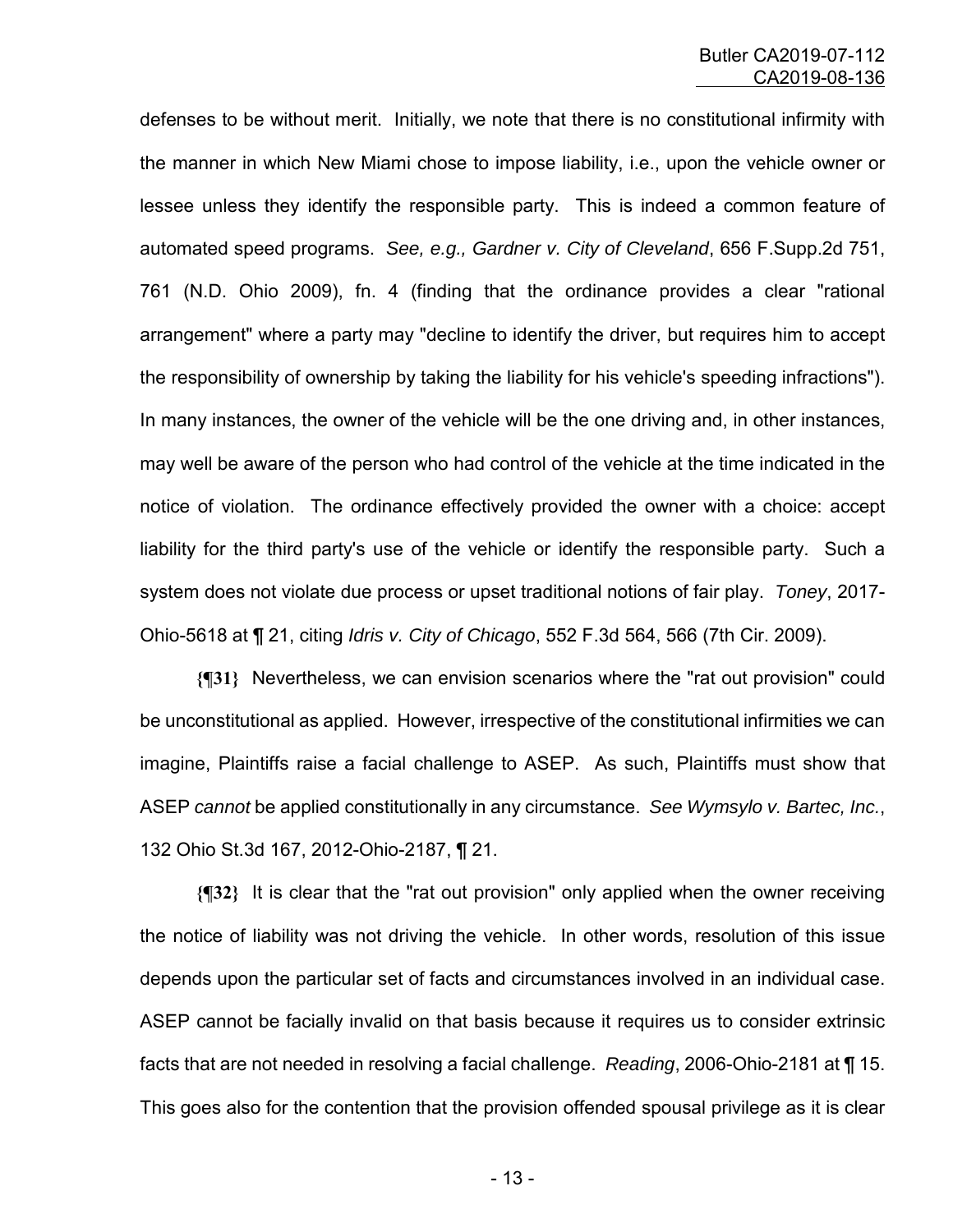the issue is only implicated in cases where notice of liability was issued to a married person whose spouse is driving the vehicle. *Toney*, 2017-Ohio-5618 at ¶ 22. It would not apply to an unmarried individual or where a business entity is issued the notice of liability. Thus, the "rat out provision" is not an appropriate consideration in this facial challenge to ASEP as there will be cases in which the registered owner and driver of the vehicle are the same person.

#### **Civil Administrative Hearings**

**{¶33}** Notwithstanding the affirmative defenses, Plaintiffs claim that the most significant problem with ASEP was that it allowed for decisions based exclusively on hearsay and did not provide for any discovery or subpoena power. For that matter, Plaintiffs note that Optotraffic, the company that operated the speed enforcement camera, retained 40 percent of the fines for speeding, while New Miami retained the other 60 percent. Thus, Plaintiffs claim that the lack of procedural safeguards, coupled with Optotraffic's position as an interested party, amounted to a violation of due process.

**{¶34}** We begin by noting that the supreme court has held that administrative agencies are not bound by the rules of evidence applied in court. *City of Cleveland v. Posner*, 193 Ohio App.3d 211, 2011-Ohio-1370, ¶ 27 (8th Dist.), citing *Simon v. Lake Geauga Printing Co*., 69 Ohio St.2d 41, 44 (1982). Evidence that is admissible in administrative hearings is defined as follows: "(1) 'Reliable' evidence is dependable; that is, it can be confidently trusted. In order to be reliable, there must be a reasonable probability that the evidence is true. (2) 'Probative' evidence is evidence that tends to prove the issue in question; it must be relevant in determining the issue. (3) 'Substantial' evidence is evidence with some weight; it must have importance and value." *Id.*, quoting *Our Place, Inc. v. Ohio Liquor Control Com.*, 63 Ohio St.3d 570, 571 (1992). Furthermore, hearsay is

- 14 -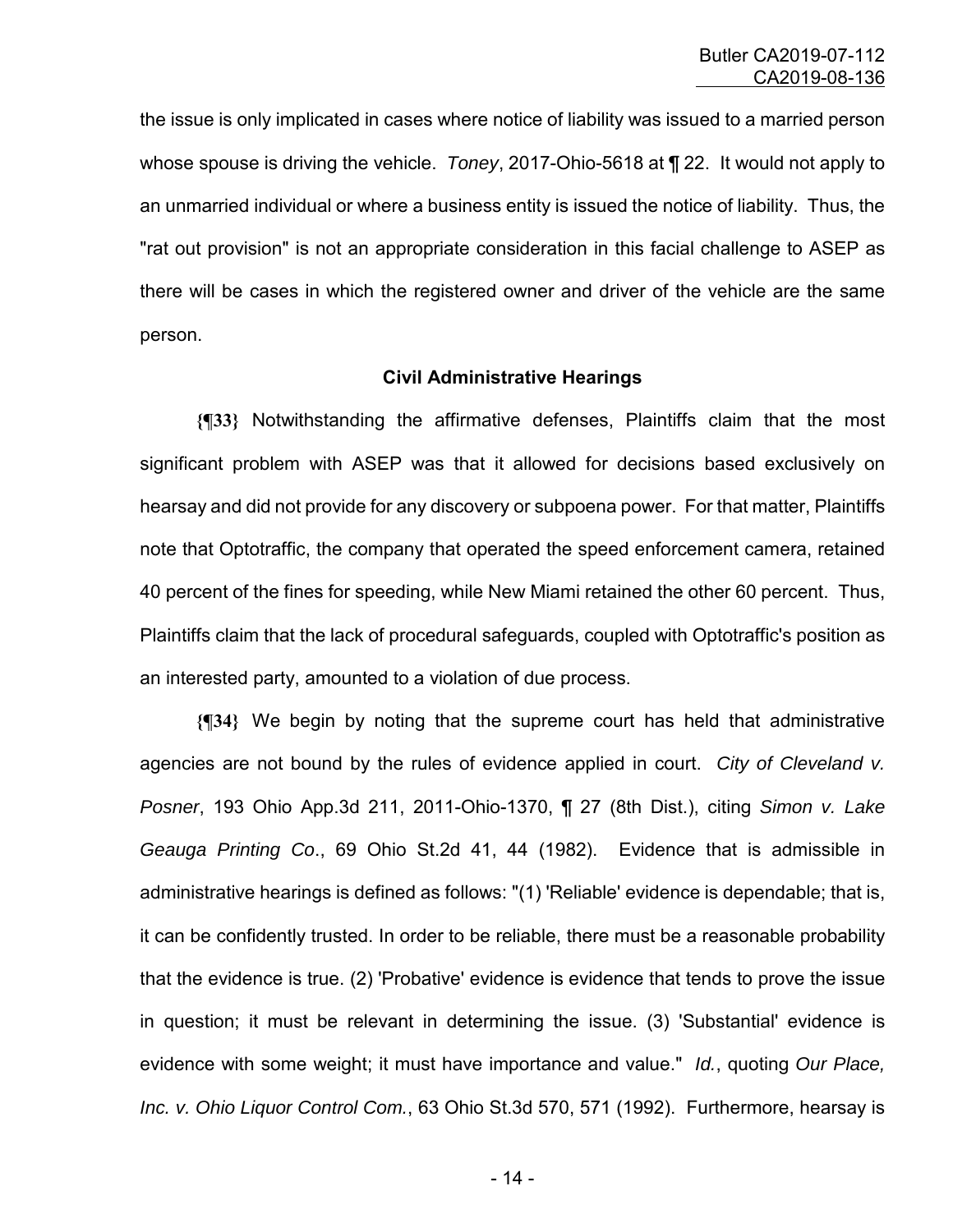admissible in administrative proceedings. *Simon* at 44.

**{¶35}** In *Toney*, the Second District considered facial constitutional challenges to automated speed enforcement ordinances in the cities of Dayton, Trotwood, and West Carrollton. *Toney*, 2017-Ohio-5618 at ¶ 2. Those ordinances were challenged on the basis that the civil administrative hearing process permitted hearsay, did not provide for prehearing discovery or a means to compel the attendance of witnesses via subpoena power, permitted limited affirmative defenses, and abrogated the spousal privilege. *Id.* at ¶ 13.

**{¶36}** In upholding the ordinances, the Second District found that the use of hearsay, as well as the lack of discovery and subpoena power, did not violate due process because the ordinance afforded the recipient of a notice of liability with "a reasonable opportunity to present a defense based on the most likely grounds, even if a recipient would, as a practical matter, have little choice other than to bring an administrative appeal under R.C. Chapter 2506." *Id.* at 18.

**{¶37}** Plaintiffs insist that *Toney* is not binding on this court and argue that it was wrongly decided. Though we acknowledge that *Toney* is not necessarily binding on this court, we nevertheless find it persuasive as to Plaintiffs facial due process challenge. With that in mind, we now weigh the factors in determining whether the process given in this administrative proceeding is satisfactory. *Langdon*, 2017-Ohio-8356 at ¶ 21.

**{¶38}** The first *Mathews* factor is "the private interest that will be affected by the official action." *Mathews*, 425 U.S. at 335. Under ASEP, the civil penalty assessed was \$95.00. However, if the penalty was not paid within 20 days, the penalty increased to \$125.00 and again to \$180.00 if not paid within 45 days. Furthermore, the failure to respond to a notice of liability could result in an additional penalty of \$25.00. Thus, the maximum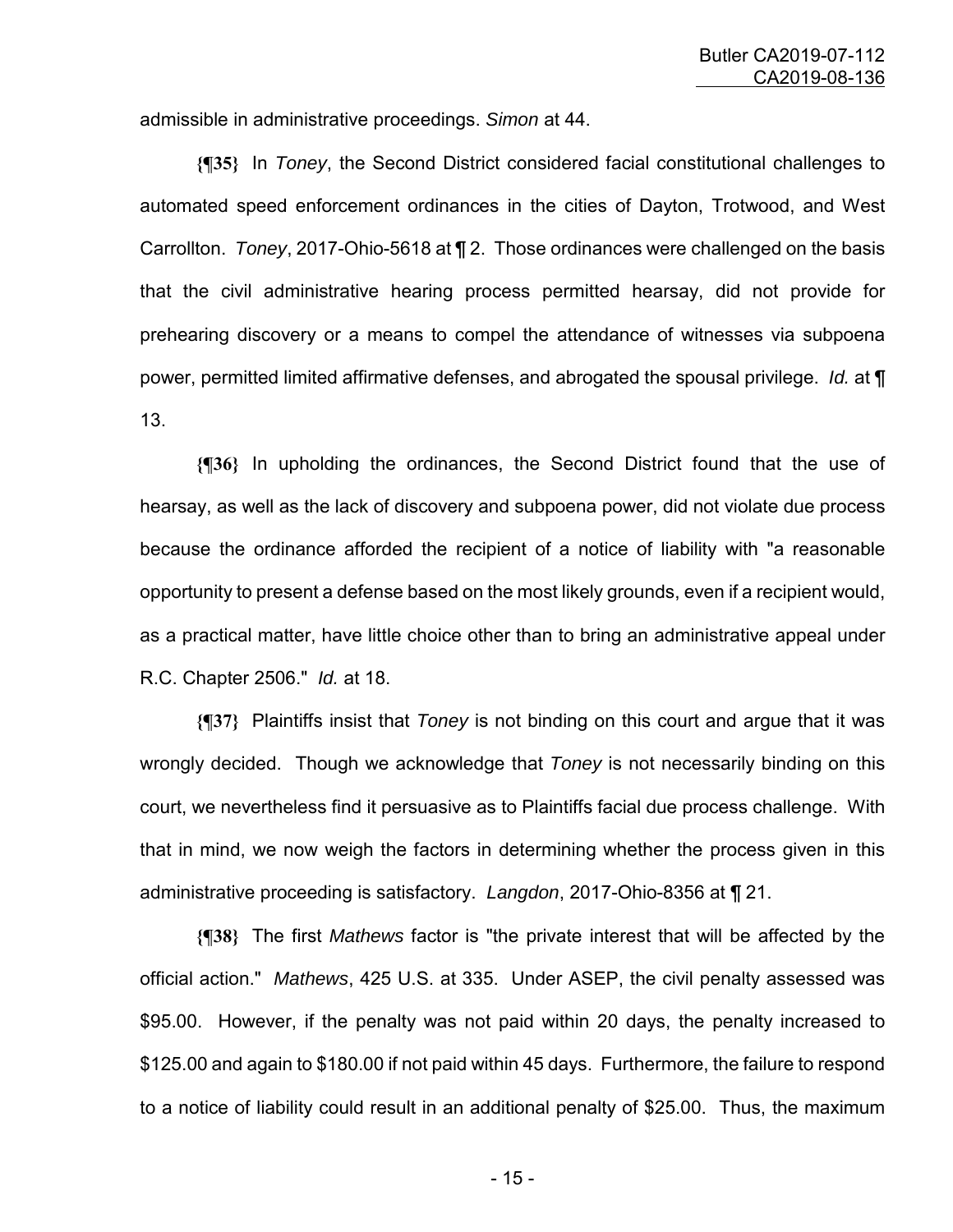civil penalty was \$205.00. Although this is a significant expense, we find that it, on scale, is a relatively lesser private interest. *Toney* at ¶ 15 (maximum penalty of \$275.00 was a "significant expense," but "is comparatively insubstantial with respect to the overall cost of owning and operating a vehicle).<sup>4</sup>

**{¶39}** The second *Mathews* factor is "the risk of erroneous deprivation of [the private interest] through the procedures used, and the probable value, if any, of additional or substitute procedural safeguards." *Mathews* at 335. ASEP provided that an owner must receive a notice of liability, had a right to a civil administrative hearing, and at the hearing, was permitted to introduce evidence in support of a defense. *See Walker*, 2014-Ohio-5461 at ¶ 29 (under prior law municipalities had home-rule to establish administrative proceedings). Pursuant to ASEP a "certified copy of the notice of liability alleging the violation of this ordinance occurred, sworn or affirmed by a duly authorized Village of New Miami Police Officer, with the recorded images or data produced by an automated speed enforcement system shall be prima facie evidence of the facts contained therein and shall be admissible in a proceeding alleging a violation under this ordinance."

**{¶40}** Though these procedures fell short of the due process accorded a defendant in a civil trial, the supreme court has made clear that civil administrative proceedings were permissible as "a complementary system of civil enforcement of traffic laws." *Walker* at ¶ 28. While *Walker* did not specifically address the types of protections to ensure procedural due process, the court referenced prior decisions in *Mendenhall* and *Scott* as examples of administrative enforcement proceedings that have been "sanctioned by this court in other

—<br>—

<sup>4.</sup> Moreover, the private interest is significantly less than the interest in *Doe v. Univ. of Cincinnati*, 872 F.3d 393, 400 (6th Cir.2017) and *Doe v. Baum*, 903 F.3d 575, 582 (6th Cir.2018), which Plaintiffs cite in their brief. In both those cases, the private interests at stake were a finding of responsibility for a sexual offense. *Univ. of Cincinnati* at ¶ 582 ("Time and again, this circuit has reiterated that students have a substantial interest at stake when it comes to school disciplinary hearings for sexual misconduct").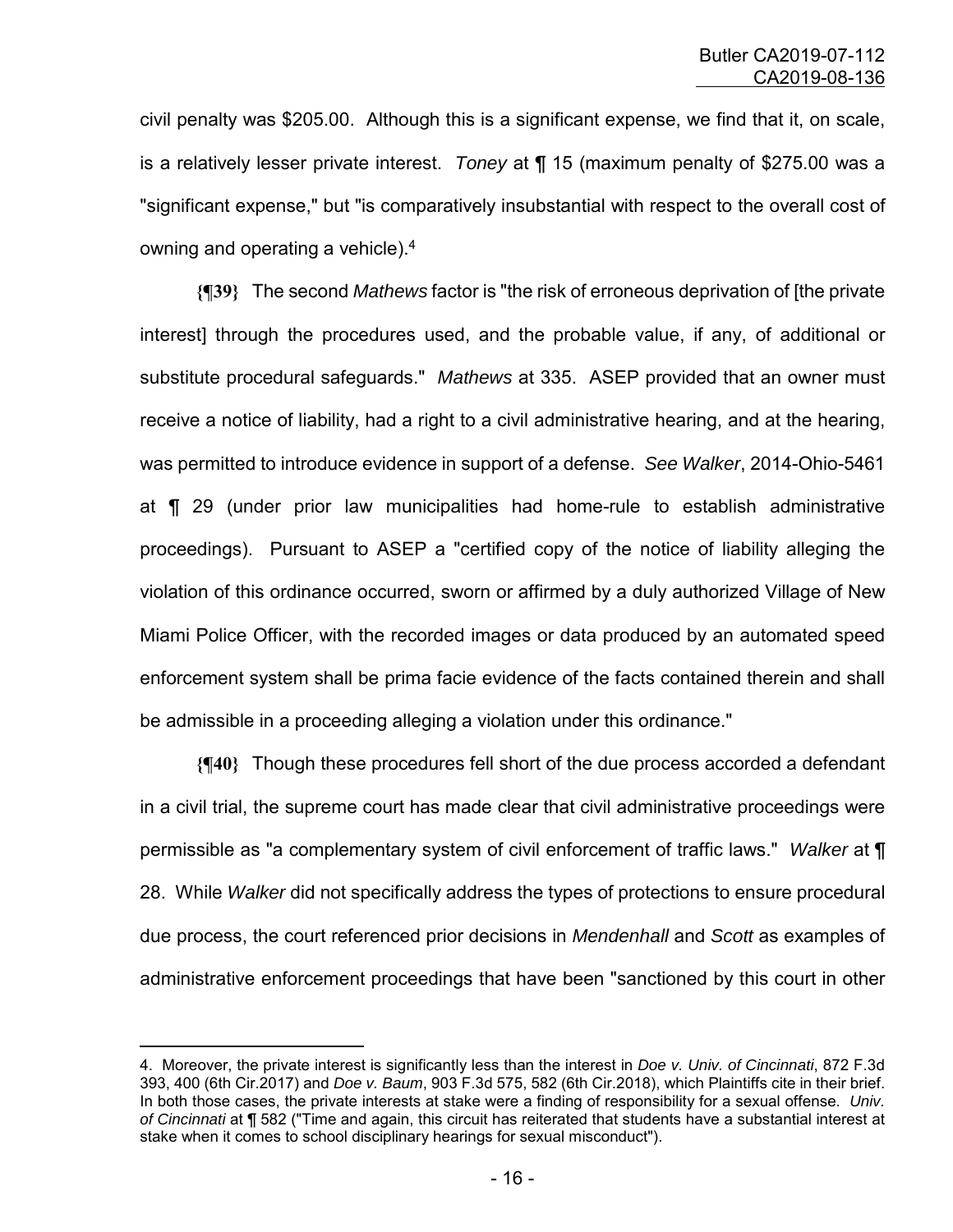cases." *Id.*, citing *Mendenhall v. City of Akron*, 117 Ohio St.3d 33, 2008-Ohio-270 at ¶ 6-8. *See also State ex rel. Scott v. Cleveland*, 112 Ohio St.3d 324, 2006-Ohio-6573, ¶ 24 (Cleveland's administrative disposition of civil traffic-law-violation liability was "an adequate remedy in the ordinary course of law by way of the administrative proceedings").

**{¶41}** We acknowledge that an owner who received a notice of liability mounting a defense based on a malfunctioning or uncalibrated automatic enforcement equipment would have encountered significant obstacles without the ability to submit discovery requests or subpoena the individuals responsible for monitoring and maintaining the equipment.<sup>5</sup> However, since administrative hearings are not governed by the rules in effect for criminal proceedings, we agree with *Toney* that these obstacles "do not of themselves rise to the level of constitutional infirmities because a defendant has no constitutional right to confront witnesses in civil proceedings." *Id.* at ¶ 18. Moreover, though ASEP did permit the use of hearsay, we believe that New Miami could produce reliable, probative, and substantial evidence that is admissible in a civil administrative proceeding, which the owner could contest before a hearing officer.

**{¶42}** Though we may have preferred a system grounded in the rules we apply in the courtroom, the supreme court has held that these rules are not required in administrative proceedings. *State ex rel. Scott*, 2006-Ohio-6573 at ¶ 21. For that matter, ASEP does not

÷.

<sup>5.</sup> The record reflects that the automatic enforcement system detects speed of a vehicle by a time-distance speed measurement. That is, it incorporates two parallel laser beams that records when the first beam is broken and when the second beam is broken, which can then be used to determine the speed of the vehicle. New Miami produced the affidavit of John O'Connor, who operates these devices and contracts with Optotraffic, the third-party administrator of the equipment. O'Connor testified that the distance between the beams is calibrated annually by an independent third-party calibration laboratory and is accurate to 1/millionth of a second. In addition, O'Connor averred that the system performs "a self-test that runs daily, or upon starting or restarting the system, and verifies the full functioning of the lane sensors, cambers, data processing unit, and facility resource status." In the event that the daily calibration check fails, O'Connor stated that "the system immediately suspends enforcement operations and makes another attempt to run the self-check. If the second attempted self-check fails, the system notifies Optotraffic's central dispatch that the system is no longer actively enforcing and needs to be serviced before being returned to active status."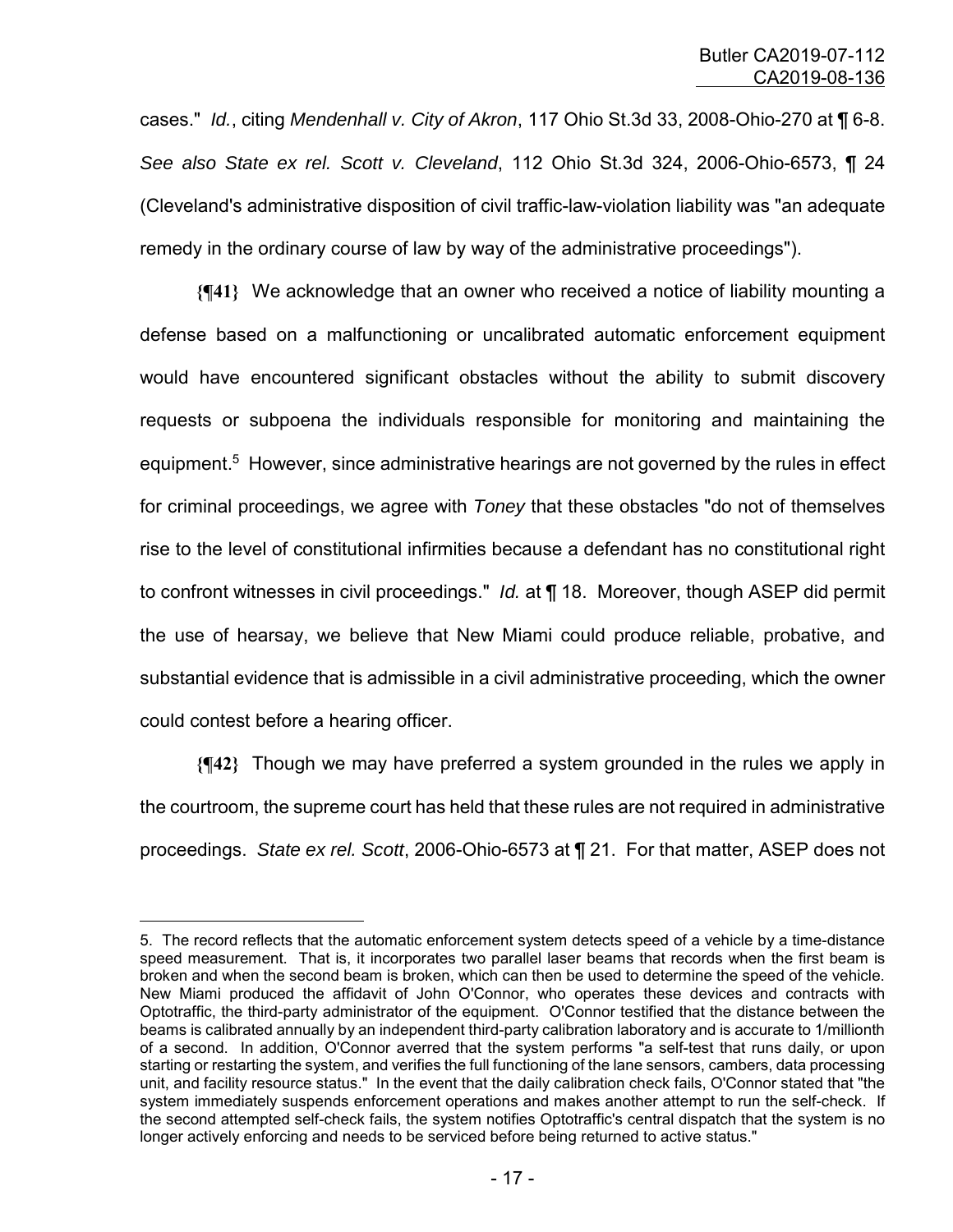on its face prohibit an owner from rebutting New Miami's prima facie case by offering evidence to the contrary. For instance, an owner may present testimony of an expert who may testify generally as to the reliability of these laser speed measuring devices. A prima facie case only creates a rebuttable presumption. Evidence which meets or exceeds the presumption defeats the prima facie case. While ASEP does provide for "affirmative defenses," there is no such prohibition on evidence that a defendant could have used to assert a defense to New Miami's prima facie case. Rather, ASEP provides that these issues are submitted to a hearing officer who then adjudicates liability "based on a preponderance of the evidence."

**{¶43}** We note Plaintiffs' concern that Optotraffic retained a large percentage of the fines levied, yet were permitted, through their own speed enforcement equipment, to provide prima facie evidence of a violation. $6$  Rather than speculate about any scheme or potential flaw in the speed monitoring system, we believe that Plaintiffs' concern is more appropriately categorized as an argument weighing on credibility, which would have been a proper avenue for a defense in the civil administrative hearing. *Posner*, 2011-Ohio-1370 at ¶ 28 (notice of liability, photographs, and logbook showing speed enforcement device's calibration was probative and substantial as to whether a defendant was speeding). To that end, we agree that administrative hearings held pursuant to ASEP qualified as quasi-judicial proceedings where an owner could overcome the obstacles listed above through an administrative appeal under R.C. Chapter 2506. *Toney* at ¶ 18, citing *City of Cleveland v. Cord*, 8th Dist. Cuyahoga No. 96312, 2011-Ohio-4264, 13, 19 (appellant's due process rights were not frustrated because R.C. 2506.03 left an avenue open for him to call

—<br>—

<sup>6.</sup> *Walker* also involved revenue sharing between the private company and the City of Toledo. *Walker*, 2014- Ohio-5461 at ¶ 5.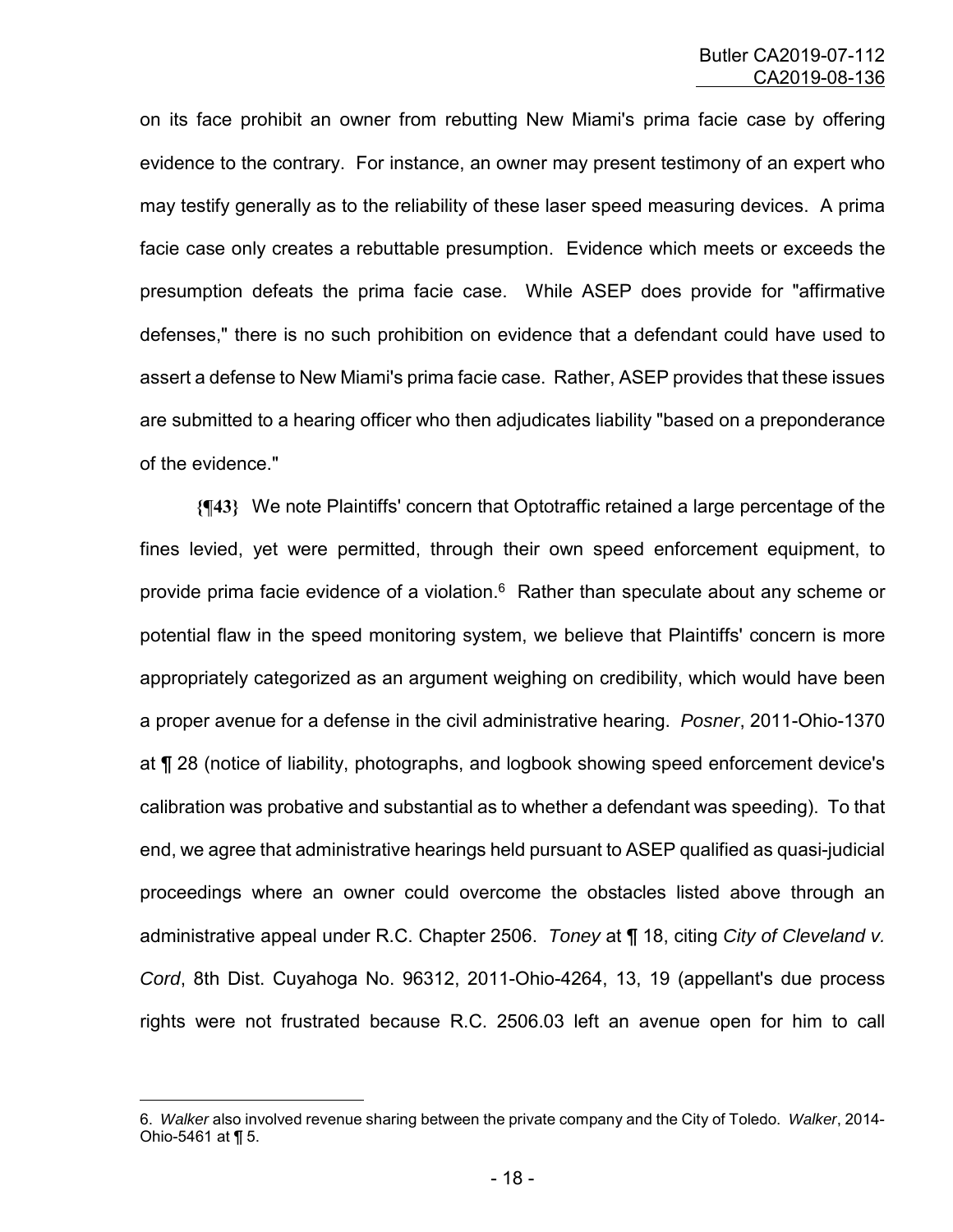witnesses and present additional evidence that he was prevented from utilizing during the administrative hearing).

**{¶44}** The final *Mathew* factor is the government's interest, "including the function involved and the fiscal and administrative burdens that additional or substitute procedural requirements would entail." ASEP was an exercise of New Miami's police power intended to promote traffic safety. To include additional procedural safeguards, such as granting subpoena power and granting defendants the right to engage in discovery would have resulted in increased costs and administrative burdens. As the Second District did in *Toney*, we find that the increased fiscal and administrative burdens would outweigh the potential benefit of enhanced procedural due process protections. *Toney*, 2017-Ohio-5618 at ¶ 19.

**{¶45}** As a result, Plaintiffs' arguments concerning the use of hearsay and lack of discovery and subpoena power are unavailing. ASEP afforded the recipient of a notice of liability with a reasonable opportunity to present a defense based on the most likely grounds. The remaining arguments Plaintiffs raise with respect to purported constitutional infirmities are unavailing in that they are not appropriate bases for a facial challenge to a statute, ordinance, or administrative rule. As we have explained, facial challenges are the most difficult to mount and are only successful when the provision may not be enforced under any circumstances. This court is not to speculate about hypothetical cases and references to extrinsic facts are not required. *Reading*, 2006-Ohio-2181 at ¶ 15.

#### **Conclusion**

**{¶46}** Evaluated pursuant to the *Mathews* factors, ASEP provided a situationally appropriate level of due process protection. Consequently, Plaintiffs have not shown that the administrative procedures established in the ordinance were constitutionally insufficient. Therefore, ASEP, as it existed under statutory scheme in *Walker* was not constitutionally

- 19 -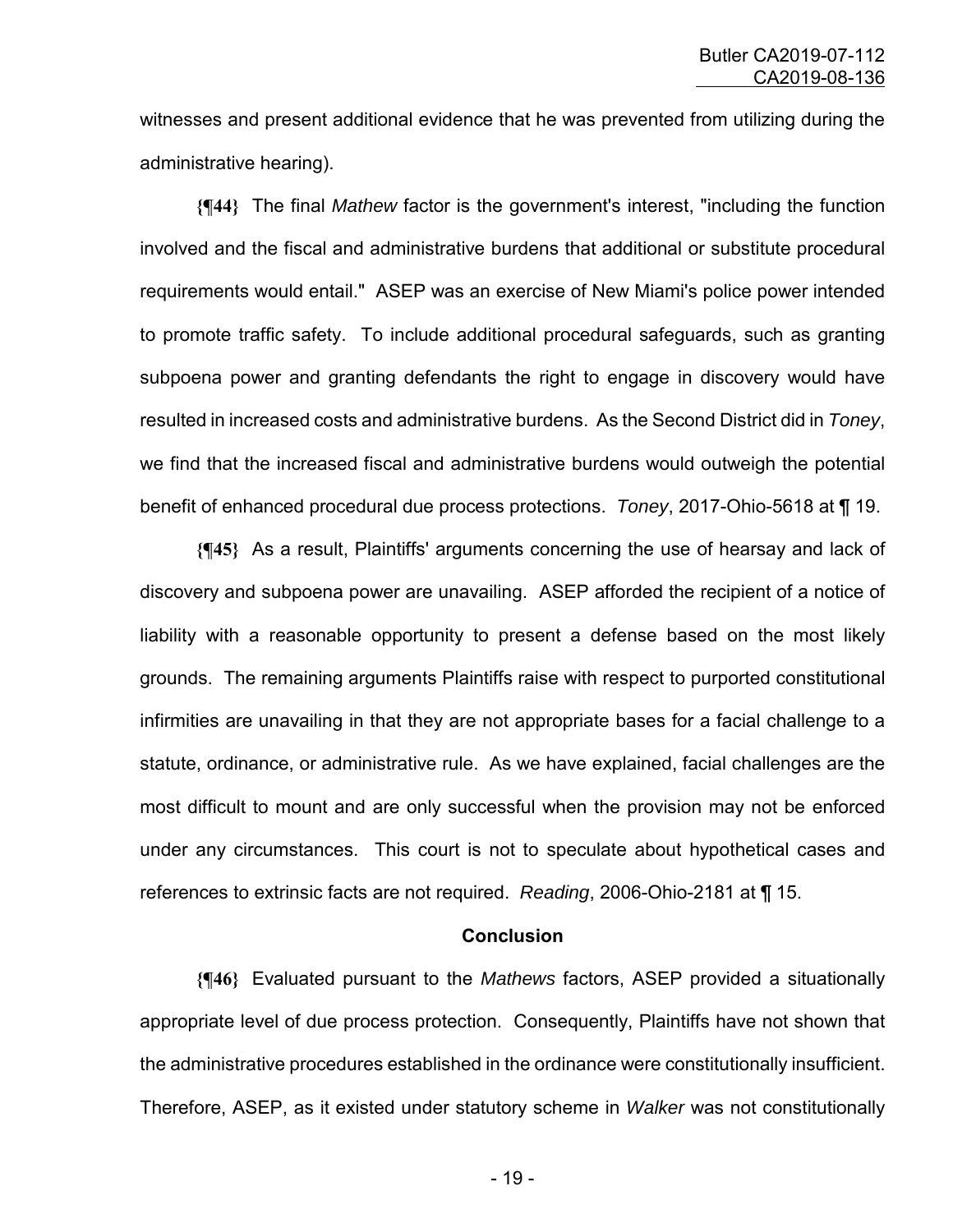invalid on its face. New Miami's first assignment of error is sustained. The summary judgment in favor of Plaintiffs is hereby vacated and, finding that New Miami is entitled to judgment as a matter of law, we hereby enter summary judgment on behalf of New Miami on Counts 2, 3, and 4 in accordance with App.R. 12(B).

**{¶47}** Our resolution of the New Miami's first assignment of error renders its second assignment of error moot. As a result, Plaintiffs two cross-assignments of error are also rendered moot.

**{¶48}** Judgment reversed and judgment entered on behalf of New Miami.

M. POWELL, P.J., concurs.

PIPER, J., concurs separately.

## **PIPER, J., concurring separately.**

**{¶49}** While I completely concur in the foregoing opinion, I write separately only to emphasize there are significant due process concerns involving the Automated Speed Enforcement Program as implemented by New Miami's ordinance. As pointed out in the opinion the constitutional claim herein was of a facial challenge and not an as applied challenge. The legal difference in the analysis to be performed requires my concurrence.

**{¶50}** In making a facial challenge analysis, I find myself constrained by the precedent cited in our majority opinion. *Walker* is the law of the case even though it has more recently been compromised by *State ex rel., Magsig v. Toledo,* Slip Opinion No. 2020- Ohio-3416 (where the Supreme Court recently noted that HB 62 amended R.C. 1901.20(A)(1) which abrogated the holding in *Walker.*) Thankfully, the legislature has responded to correct such ordinances as the one New Miami's council enacted. The trial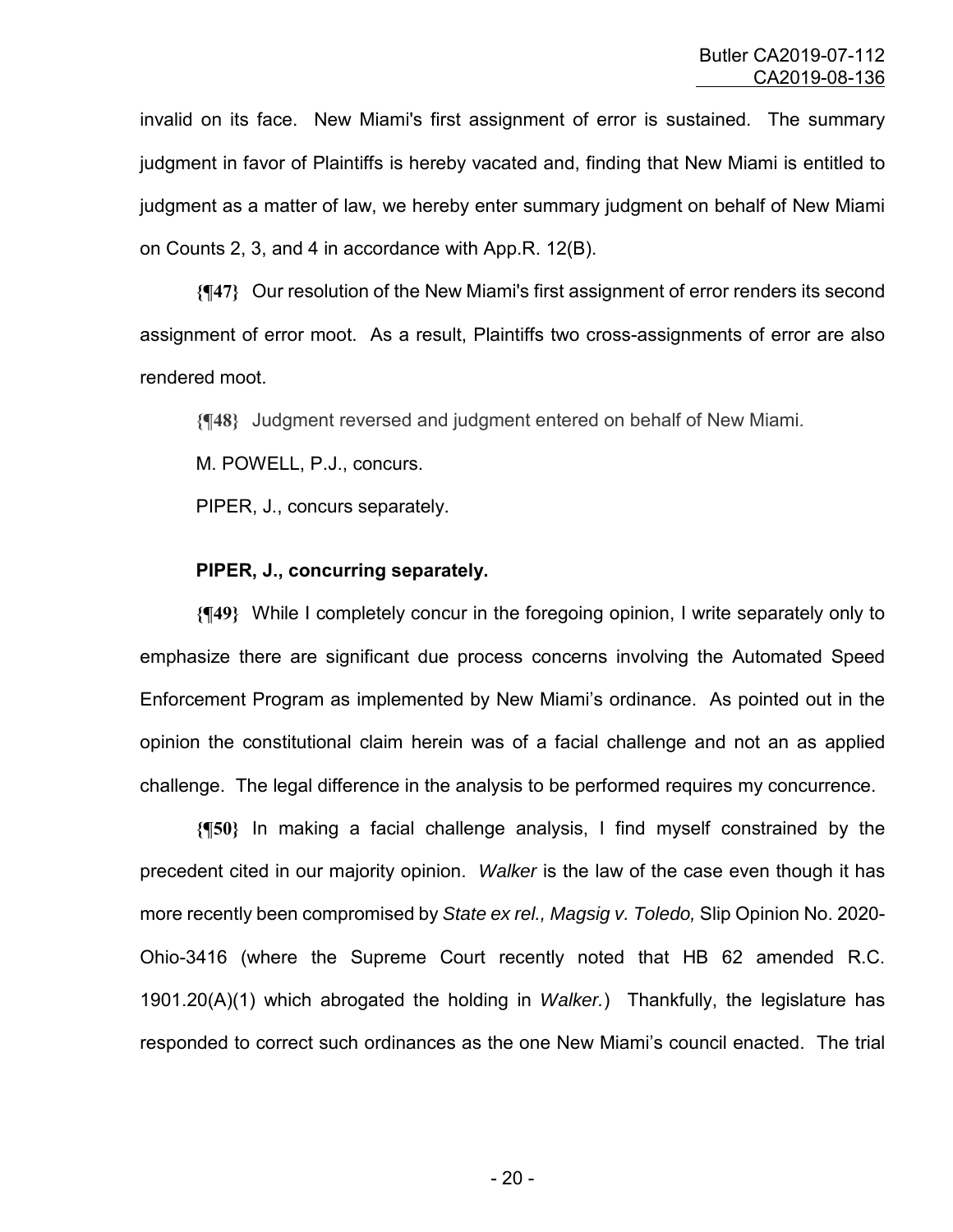court's concern for due process is quite understandable.<sup>7</sup>

**{¶51}** It is disingenuous to say that government interest is predominant when it is a private enterprise that creates the system, manages the system, and then commercially reaps huge profits from a minimalistic civil process. This profit is not from selling equipment that is then placed in control of the government. This profit is not for training government officials so that a government operated program can take place. The private sector profit is directly related to the number of citizens the Maryland company can technologically catch and then funnel into the ordinance's bare bones civil administrative process. Regrettably, controlling case law has accepted such quasi-judicial administrative procedures as compliant with due process.

**{¶52}** The owner of a vehicle is financially coerced into paying the "liability." No reasonable person decides to miss work making several appearances only to then pay an appeal bond in order to have access to the legal evaluation and impartiality only the courts provide. The citizen is funneled into a process that financially coerces one into simply paying the fine. The potential cost in establishing one's innocence becomes such a burden emotionally, timewise, and financially, a reasonable person has no choice but to pay up.

**{¶53}** I am equally concerned about advancing government expediency and financial savings at the cost of minimizing due process for its citizens. The use of technology to create a prima facia case against a vehicle's owner appears to be a convenient opportunity to generate revenue under the guise of public safety. This appearance is particularly poignant where the record reveals extremely thin documentation

÷,

<sup>7.</sup> In reviewing photographic evidence attached to depositions the camera angle never identifies the *operator*, so instead, the *owner* of the vehicle receives a notice of liability. To most people this "liability" is a fine. It doesn't take a census for the average person to know there are many more potential operators or licensed drivers per household than there are vehicles (i.e. registered owners).